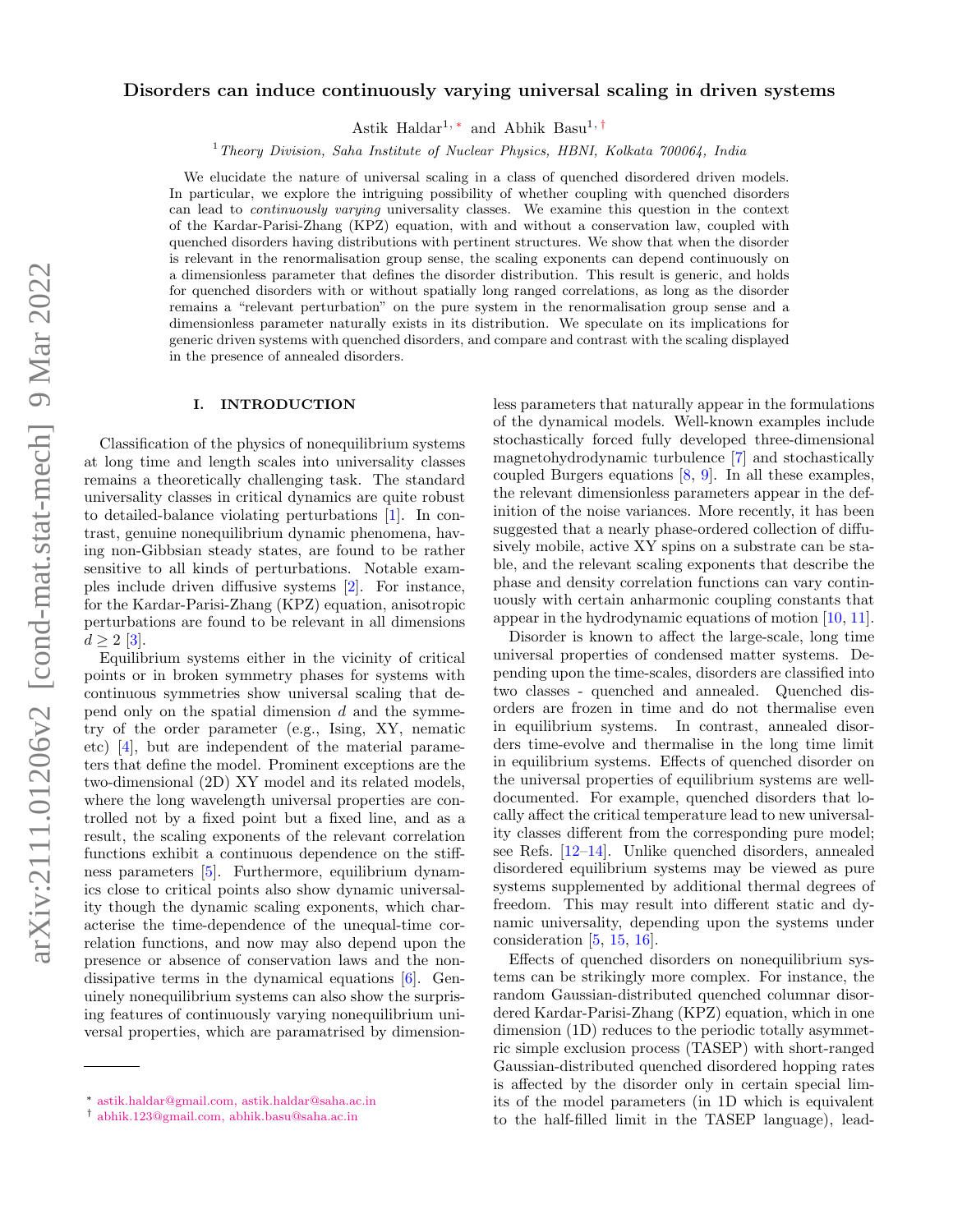<span id="page-1-3"></span>2

ing to new universal scaling behaviour in all dimensions d. Else, pure KPZ universality holds [\[17,](#page-18-14) [18\]](#page-18-15). In a recent study, it has been shown that the conserved KPZ (CKPZ) equation, when coupled with a particular choice of quenched disorder can modify the scaling behaviour of the pure CKPZ equation in some cases [\[19\]](#page-18-16). Nonetheless, the question of disorder-induced continuous universality in driven models remains largely unexplored till the date.

In this article, we explore the possibility of disorderinduced continuous universality in driven models. In the absence of any general theoretical framework for nonequilibrium systems, it is useful to study simple models where such questions can be explored systematically by using analytically tractable calculations. Insights drawn from such studies should be useful to enhance general understanding of scaling in nonequilibrium setting. To that end, in this work, we have studied two models - one with a conservation law, the conserved KPZ (CKPZ) equation and the other without any conservation, the KPZ equation, both coupled with "orientational" disorders, which couples with the local gradient of the height field. By carefully choosing the disorder distributions, we show that the resulting universality classes, when they depend upon the quenched disorders, can vary continuously with a dimensionless parameter that characterises the disorder distributions. In addition, we briefly study a version of annealed disordered CKPZ equation, and show that similar continuously varying scaling exponents can be found under certain circumstances. The remainder of the paper is organised as follows. In Section [II,](#page-1-0) we review the pure KPZ and CKPZ universality classes. Next in Section [III,](#page-2-0) we introduce the disordered KPZ and CKPZ equations that we use here. In Section [IV,](#page-3-0) we elucidate the scaling properties of the quenched disordered KPZ and CKPZ equations. In Section [V,](#page-12-0) we summarise our results. We have used one-loop dynamic renormalisation group (RG) calculations for our work. We discuss some of the technical details in Appendix for interested readers. We briefly analyse the case of annealed disordered CKPZ equation in Appendix.

# <span id="page-1-0"></span>II. EQUATIONS FOR FLUCTUATING SURFACES

We consider a fluctuating surface without overhangs that may be moving (i.e., growing) on average, or not moving. Microscopically, these growth processes are described by local dynamics or local update rules, and are generic examples of nonequilibrium driven systems. An interface in  $d+1$ -dimensional hyperspace is characterised by variations of height  $h(\mathbf{x}, t)$ , where  $\mathbf{x}(x_1, x_2, ..., x_d)$  is a position vector in the d-dimensional hypersurface. We consider fluctuating surfaces having dynamics unaffected by their absolute heights with respect to specific base planes. In other words, the dynamics is invariant under constant shifts of h. The height fluctuations display dynamic scaling [\[20\]](#page-18-17), and the associated time-dependent

correlation function in the steady states has a scaling form

$$
C(r, t - t') \equiv \langle [h(\mathbf{x}, t) - h(\mathbf{x}', t')]^2 \rangle = r^{2\chi_h} \varphi \left(\frac{r^z}{t - t'}\right)
$$
(1)

in the long wavelength limit, where  $r \equiv |\mathbf{x} - \mathbf{x}'|$ ;  $\chi_h$ and z are roughness exponent and dynamical exponent respectively, which classify the universality class;  $\varphi$  is a dimensionless scaling function. While the values of the scaling exponents are independent of the model parameters, they of course vary from one universality class to another. Two such well-known universality classes are those associated with the KPZ and CKPZ equations, which we review briefly below.

### A. KPZ universality class

The KPZ equation, originally proposed as a surface growth model [\[21\]](#page-18-18), is the paradigmatic nonequilibrium model that shows nonequilibrium phase transitions at  $d > 2$ . It is given by

<span id="page-1-2"></span><span id="page-1-1"></span>
$$
\frac{\partial h}{\partial t} = \nu_1 \nabla^2 h - \frac{\lambda_1}{2} (\nabla h)^2 + \xi_h.
$$
 (2)

Here,  $\nu_1 > 0$  is a diffusivity, and  $\lambda_1$  is a nonlinear coefficient. Furthermore,  $\xi_h$  is noise with Gaussian distribution and zero mean, that is added to describe the inherent stochasticity of the dynamics. It is a white noise, since  $h$ in [\(2\)](#page-1-1) obeys a non-conserved dynamics. Stochastic noise  $\xi_h$  has a variance

$$
\langle \xi_h(\mathbf{x},t)\xi_h(\mathbf{x}',t')\rangle = 2D_1\delta^d(\mathbf{x}-\mathbf{x}')\delta(t-t'),\qquad (3)
$$

where  $D_1 > 0$  is the noise strength. In addition to its application as a surface growth model, [\(2\)](#page-1-1) serves as the active or nonequilibrium hydrodynamic model for a smoothly varying phase, when there is no other hydrodynamic variable present [\[22\]](#page-18-19), and an active fluid membrane without momentum conservation [\[23\]](#page-18-20).

Equation [\(2\)](#page-1-1) is invariant under the transformation  $\mathbf{x} \to \mathbf{x} - \lambda_1 \mathbf{a} t, t \to t, h \to h + \mathbf{a} \cdot \mathbf{x} + \frac{\lambda_1}{2} |\mathbf{a}|^2 t$ , known as the tilt invariance [\[20\]](#page-18-17). This in turn gives an exact exponent relation  $\chi_h + z = 2$  [\[20,](#page-18-17) [24\]](#page-18-21). In 1D the scaling exponents are found exactly as a consequence of the tilt invariance (that holds at all dimensions) and the Fluctuation-Dissipation-Theorem that holds only at 1D [\[20\]](#page-18-17). This gives dynamic exponent  $z = 1/2$  and roughening exponent  $\chi_h = 3/2$  exactly, corresponding to a 1D rough surface. In 2D, which is the lower critical dimension of this model, there is only a "rough" phase which is perturbatively inaccessible. Furthermore, the KPZ equation has smooth phase above 2D for low enough noise, the scaling property of which is identical to the linear Edward-Wilkinson (EW) equation [\[20\]](#page-18-17) with  $z = 2, \chi_h = \frac{2-d}{2}$ . As the noise strength is increased, the KPZ equation undergoes a phase transition from a smooth to a perturbatively inaccessible rough phase in dimension  $d > 2$ .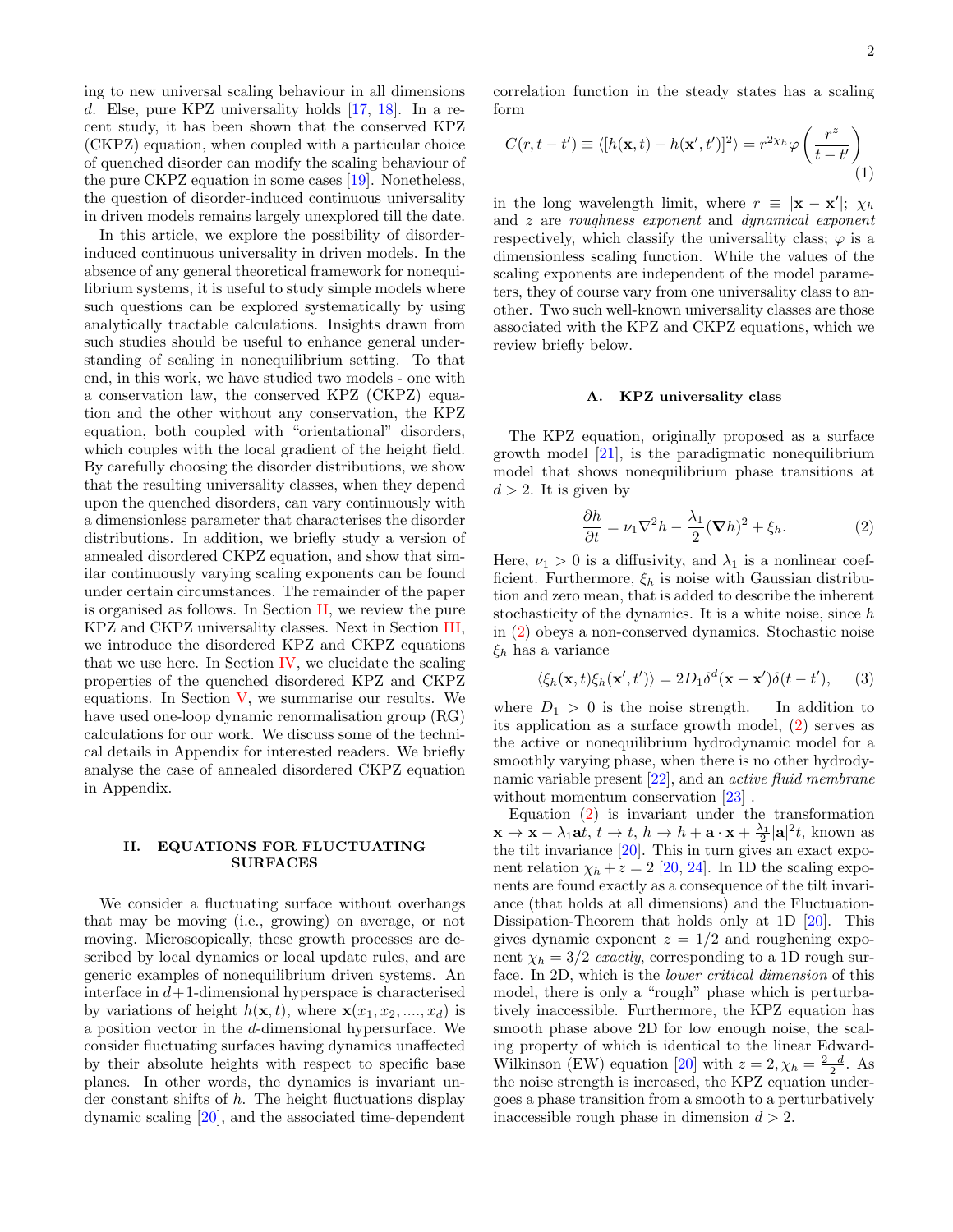## B. CKPZ universality class

The CKPZ equation, which is essentially the conserved analogue of the KPZ equation, forms a universality class distinct from the KPZ equation. This of course is not surprising, since in nonequilibrium systems, the presence or absence of conservation laws not only affect the dynamic scaling exponents, they can in principle affect the static exponents (e.g., the roughness exponent) as well, in contrast to equilibrium systems. In the CKPZ equation, the height field  $h(\mathbf{x}, t)$  of an interface of a volume conserving system, a single-valued function measured with respect to an arbitrary base plane, follows a generic conservation laws:

$$
\partial_t h = -\nabla \cdot \mathbf{J},\tag{4}
$$

where **J**, the current, has the following form [\[25\]](#page-18-22)

$$
\mathbf{J} = \mathbf{\nabla} \left[ \nu_2 \nabla^2 h - \frac{\lambda_2}{2} (\mathbf{\nabla} h)^2 \right]. \tag{5}
$$

We note that current  $\bf{J}$  in [\(5\)](#page-2-1) is constructed in such a way that  $J(k = 0, t) = 0$ , where k is a wavevector. With this, the CKPZ equation takes the form [\[25\]](#page-18-22)

$$
\frac{\partial h}{\partial t} = -\nabla^2 \left[ \nu_2 \nabla^2 h - \frac{\lambda_2}{2} (\nabla h)^2 \right] + \eta_h. \tag{6}
$$

Here,  $\eta_h$  is a conserved noise that models stochastic nature of dynamics. It is assumed to be zero-mean and Gaussian distributed with a variance

$$
\langle \eta_h(\mathbf{x},t)\eta_h(\mathbf{x}',t')\rangle = 2D_2(-\nabla^2)\delta^d(\mathbf{x}-\mathbf{x}')\delta(t-t'). \tag{7}
$$

In the linear limit, i.e., with  $\lambda_2 = 0$ , Eq. [\(6\)](#page-2-2) reduces to the Mullins-Herring (MH) equation for linear MBE processes [\[26,](#page-18-23) [27\]](#page-18-24). Equation [\(6\)](#page-2-2) is not tilt invariant, and hence, it has no exact exponent relation in contrast to the KPZ equation [\[28\]](#page-18-25). Results from one-loop RG study shows that  $d = 2$  is the upper critical dimension, and below 2D, in an  $\epsilon = 2 - d$  expansion one finds the scaling exponents as  $z = 4 - \frac{\epsilon}{3}$ ,  $\chi_h = \frac{\epsilon}{3}$ . This corresponds to a rough phase. At 2D the interface is logarithmically rough and above 2D, the surface is smooth, with long wavelength scaling properties statistically identical to those obtained from the linear MH equation. Unlike the KPZ equatiom, the CKPZ equation does not admit a smoothto-rough transition for strong coupling  $<sup>1</sup>$  $<sup>1</sup>$  $<sup>1</sup>$ .</sup>

# <span id="page-2-0"></span>III. DISORDERED KPZ AND CKPZ EQUATIONS

We now minimally couple the KPZ Eq. [\(2\)](#page-1-1) and CKPZ Eq. [\(6\)](#page-2-2) equations with "orientational" quenched disorder to address the question on universality we raised above. We call it an orientational disorder, since it, a random quenched disordered vector field  $V(x)$ , whose statistics is given below, couples with the fluctuation in the local orientation of the height field given by  $\nabla h$ . Further,  $V_i$  can in general have both irrotational and solenoidal parts. Quenched vector  $V_i$  is assumed to be zero-mean, Gaussian-distributed with a variance

$$
\langle V_i(\mathbf{x})V_j(\mathbf{x}')\rangle = [2D_T P_{ij} + 2D_L Q_{ij}] |\mathbf{x} - \mathbf{x}'|^{-\alpha}.
$$
 (8)

<span id="page-2-1"></span>Here  $P_{ij}$  and  $Q_{ij}$  are the transverse (solenoidal) and longitudinal (irrotational) projection operators respectively. In the Fourier space, these are given by

<span id="page-2-4"></span>
$$
P_{ij}(\mathbf{k}) = \delta_{ij} - \frac{k_i k_j}{k^2}, \ Q_{ij}(\mathbf{k}) = \frac{k_i k_j}{k^2}.
$$
 (9)

<span id="page-2-2"></span>Thus,  $P_{ij}(\mathbf{k})$  and  $Q_{ij}(\mathbf{k})$ , respectively, project any vector they operate on to directions normal and parallel to k. Evidently at 1D,  $P_{ij} \equiv 0$  identically. Noise strengths  $D_T$  and  $D_L$  are positive definite. The exponent  $\alpha$  paramatrises the measure of how long range or how spatially correlated the quenched disorder is; we take  $0 \leq \alpha < d$ (in this range the short distance cutoff implied in the Fourier transforms can be smoothly taken to zero). In the Fourier space the disorder correlation [\(8\)](#page-2-4) takes the form:

<span id="page-2-7"></span><span id="page-2-5"></span>
$$
\langle V_i(\mathbf{k}, \omega) V_j(\mathbf{k}', \omega') \rangle = [2D_T P_{ij} + 2D_L Q_{ij}] k^{-\mu}
$$

$$
\times \delta^d(\mathbf{k} + \mathbf{k}') \delta(\omega') \delta(\omega), \tag{10}
$$

where  $\mu \equiv d - \alpha > 0$  for spatially long-ranged correlated disorders. In the more familiar short-ranged disorder case

<span id="page-2-6"></span>
$$
\langle V_i(\mathbf{x})V_j(\mathbf{x}') \rangle = [2D_T P_{ij} + 2D_L Q_{ij}] \delta^d(\mathbf{x} - \mathbf{x}') \qquad (11)
$$

in real space. In the Fourier space, this gives [\(10\)](#page-2-5) with  $\mu = 0$ . Clearly, when  $D_L = D_T$ , the rhs of [\(11\)](#page-2-6) is proportional to  $\delta_{ij}$  [\[19\]](#page-18-16). Further, in the extreme limits when  $D_T = 0$ , the quenched vector field **V** is irrotational, whereas for  $D<sub>L</sub> = 0$ , it is solenoidal.

In the next Sections, we study the effects of the coupling of  $V_i$  with the KPZ and CKPZ equations, and explore their universal scaling properties, in particular, the dependence on the dimensionless ratio  $\gamma \equiv D_T/D_L$ .

## A. KPZ equation with quenched disorder

Given the status of the KPZ equation as a paradigmatic nonequilibrium model that shows phase transitions, it is of great theoretical interest to study whether or

<span id="page-2-3"></span><sup>1</sup> A generalised CKPZ equation has recently been proposed that contains an additional nonlinear term which is as relevant (in a RG sense) as the existing nonlinear term in  $(6)$ . This admits a roughening transition; see F. Caballero et al, Strong Coupling in Conserved Surface Roughening: A New Universality Class?, Phys. Rev. Lett. 121, 020601 (2018). We do not discuss that here.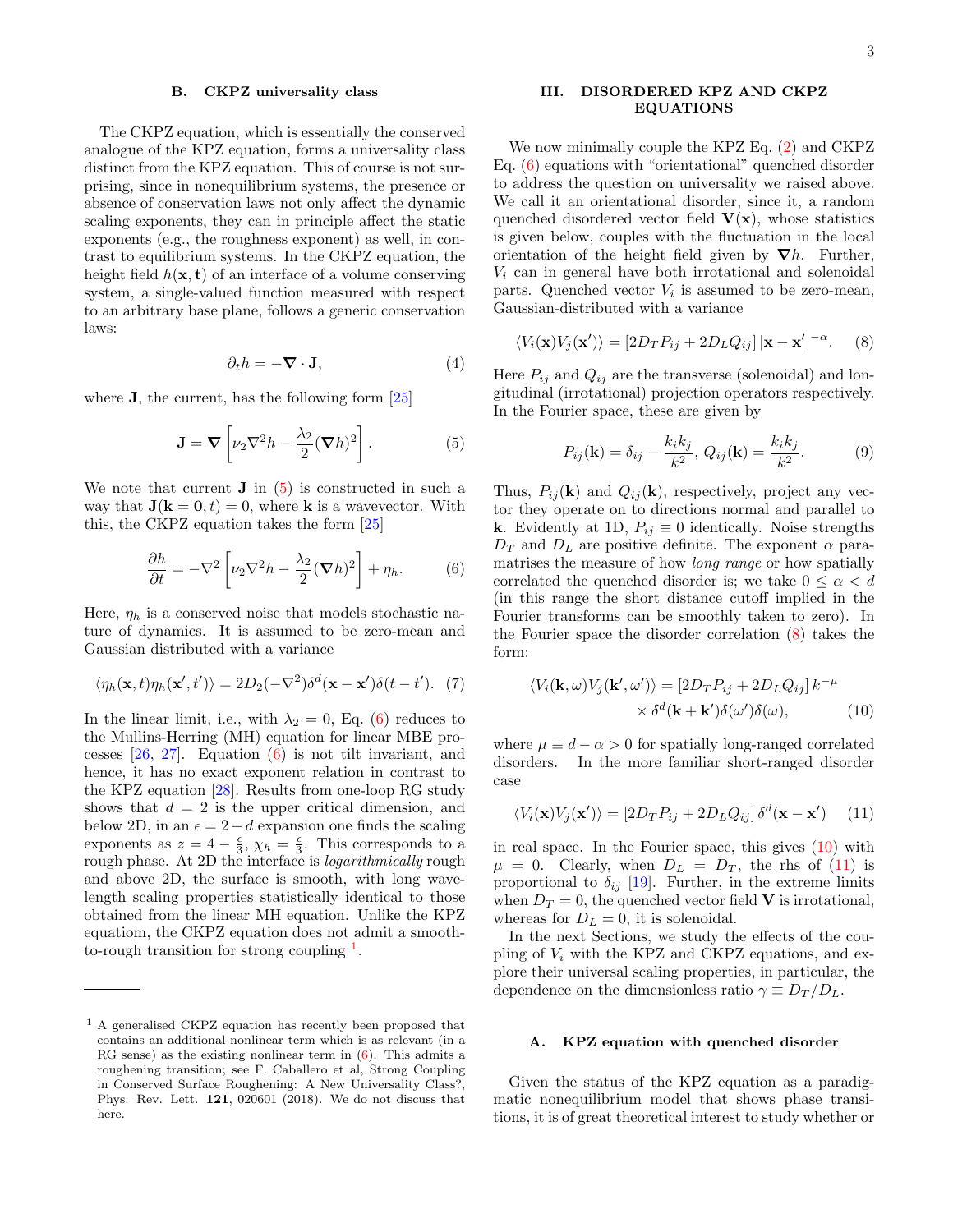not quenched disorder can modify the universality classes of the pure system. The quenched disordered version of the KPZ equation - the KPZ equation with minimally coupled orientational quenched disorder that we use is

$$
\frac{\partial h}{\partial t} = \nu_1 \nabla^2 h - \frac{\lambda_1}{2} (\nabla h)^2 + \kappa_1 (\mathbf{V} \cdot \nabla h) + \xi_h. \tag{12}
$$

The disorder-dependent nonlinear term with coefficient  $\kappa_1$  is the leading order nonlinear term that respects the invariance under a constant shift of  $h$  (see Ref. [\[29\]](#page-18-26) for a similar coupling). It breaks the tilt invariance of the pure KPZ equation. As a result, Eq. [\(12\)](#page-3-1) lacks any exact exponent identity, in direct contrast with the pure KPZ equation. Further, the sign of  $\kappa_1$  is arbitrary. Equation [\(12\)](#page-3-1) reduces to the pure KPZ equation [\(2\)](#page-1-1) for  $\kappa_1 = 0$ . The additive annealed noise  $\xi_h$  is assumed to be zero-mean, Gaussian-distributed with a variance given by [\(3\)](#page-1-2). Just as the pure KPZ equation [\(2\)](#page-1-1) is the nonequilibrium hydrodynamic model of a phase in the absence of any other hydrodynamic variables, [\(12\)](#page-3-1) is the nonequilibrium hydrodynamic model of a smoothly varying phase field in the presence of orientational quenched disorder in the absence of any other hydrodynamic variables, or of an active fluid membrane with quenched disorder with broken tilt invariance and without momentum conservation. Thus this study should provide insight to the role of quenched disorders in these systems.

#### B. CKPZ equation with quenched disorder

To study the CKPZ equation minimally coupled with orientational quenched disorder, we use the disordered version of the CKPZ equation proposed and studied in Ref. [\[19\]](#page-18-16). The form of the current J corresponding to this disordered CKPZ equation reads

$$
\mathbf{J} = \mathbf{\nabla} \left[ \nu_2 \nabla^2 h - \frac{\lambda_2}{2} (\mathbf{\nabla} h)^2 - \kappa_2 (\mathbf{V} \cdot \mathbf{\nabla} h) \right]. \tag{13}
$$

The coefficient  $\kappa_2$  is the coupling constant of the disorderdependent leading order nonlinear term that respects the invariance under a constant shift of  $h$ ;  $\kappa_2$  can take any sign. The choice of disorder coupling that current  $J(k \rightarrow$  $(0, t) \rightarrow 0$  at the thermodynamic limit. With  $\kappa_2 = 0$ , the model reduces to the pure CKPZ equation [\(6\)](#page-2-2). With [\(13\)](#page-3-2), the disordered CKPZ equation reads

$$
\partial_t h = \nabla^2 \left[ -\nu_2 \nabla^2 h + \frac{\lambda_2}{2} (\nabla h)^2 + \kappa_2 (\mathbf{V} \cdot \nabla h) \right] + \eta_h.
$$
\n(14)

The noise  $\eta_h$  satisfy the same as Eq. [\(7\)](#page-2-7).

In the next section we analyse the scaling properties of these disordered models.

# <span id="page-3-0"></span>IV. UNIVERSAL SCALING IN THE DISORDERED MODELS

<span id="page-3-1"></span>The universality classes of the pure KPZ and CKPZ equations are well-established. We now set out to find whether the quenched disorder is a relevant perturbation on these universality classes, and if so, what the new universality classes are. The nonlinear terms present in [\(12\)](#page-3-1) and [\(14\)](#page-3-3) preclude any exact analysis of the problem, and necessitate use of perturbative approaches. The naïve perturbation theory produces diverging corrections to the model parameters in the long wavelength limit. We use here the dynamic RG framework to systematically handle these diverging corrections in the long wavelength limit. We outline this method below. It is convenient to express the stochastically driven equations [\(12\)](#page-3-1) and  $(14)$  as path integrals over configurations of  $h(\mathbf{r}, t)$  and its dynamic conjugate field  $\hat{h}(\mathbf{r},t)$  [\[30,](#page-18-27) [31\]](#page-18-28), subject to the distribution of the quenched disorders as specified above. The momentum shell RG procedure consists of integrating over the short wavelength Fourier modes of  $h(\mathbf{r}, t)$ ,  $\hat{h}(\mathbf{r}, t)$  and  $V_i(\mathbf{r})$ , followed by rescaling of lengths and times [\[31\]](#page-18-28). In particular, we follow the usual convention of initially restricting the wavevectors to be within a bounded spherical Brillouin zone:  $|\mathbf{k}| < \Lambda$ . However, the precise value of the upper cutoff  $\Lambda$  has no effect on our final results. The fields  $h(\mathbf{r}, t)$ ,  $\hat{h}(\mathbf{r}, t)$  and  $V_i(\mathbf{r})$ are separated into the high and low wave vector parts  $h({\bf r},t) = h^<({\bf r},t) + h^>({\bf r},t), \ \hat{h}({\bf r},t) = \hat{h}^<({\bf r},t) + \hat{h}^>({\bf r},t)$ and  $V_i(\mathbf{r}) = V_i^{\langle\mathbf{r}\rangle} + V_i^{\rangle}(\mathbf{r})$ , where  $h^{\rangle}(\mathbf{r}, t)$ ,  $\hat{h}^{\rangle}(\mathbf{r}, t)$  and  $V_i(\mathbf{r})$  have support in the large wave vector (short wavelength) range  $\Lambda e^{-l} < |{\bf k}| < \Lambda$ , while  $h^{\le}({\bf r}, t)$ ,  $\hat{h}^{\le}({\bf r}, t)$  and  $V_i^{\lt}(\mathbf{r})$  have support in the small wave vector (long wavelength) range  $|\mathbf{k}| < e^{-l}\Lambda$ ;  $b \equiv e^{l} > 1$ . We then integrate out  $h^>(\mathbf{r},t)$ ,  $\hat{h}^>(\mathbf{r},t)$  and  $V_i^>(\mathbf{r})$  perturbatively in the anhamornic couplings, which can only be done perturbatively; as usual, this resulting perturbation theory of  $h<sup>lt</sup>(\mathbf{r}, t)$ ,  $\hat{h}<sup>lt</sup>(\mathbf{r}, t)$  and  $V_i<sup>lt</sup>(\mathbf{r})$  can be represented by Feynman graphs, with the order of perturbation theory reflected by the number of loops in the graphs we consider; see, e.g., Refs. [\[17,](#page-18-14) [18\]](#page-18-15). This procedure allows us to calculate the RG flow equations which give the stable fixed points of the disordered KPZ and CKPZ equations, which in turn give the associated scaling exponents. In the next Sections, we analyse the RG flow equations and elucidate the scaling exponents for the quenched disordered KPZ and CKPZ equations separately. Interested readers will find the relevant one-loop Feynman diagrams and other details of the intermediate steps in Appendix [C.](#page-15-0)

## <span id="page-3-2"></span>A. Quenched disordered KPZ equation

<span id="page-3-3"></span>The dynamic exponent and roughness exponent in the linear limit of [\(12\)](#page-3-1) are  $z = 2$  and  $\chi_h = \frac{2-d}{2}$ , respectively, which are unsurprisingly identical to their values in the linear limit of the pure KPZ equation; see also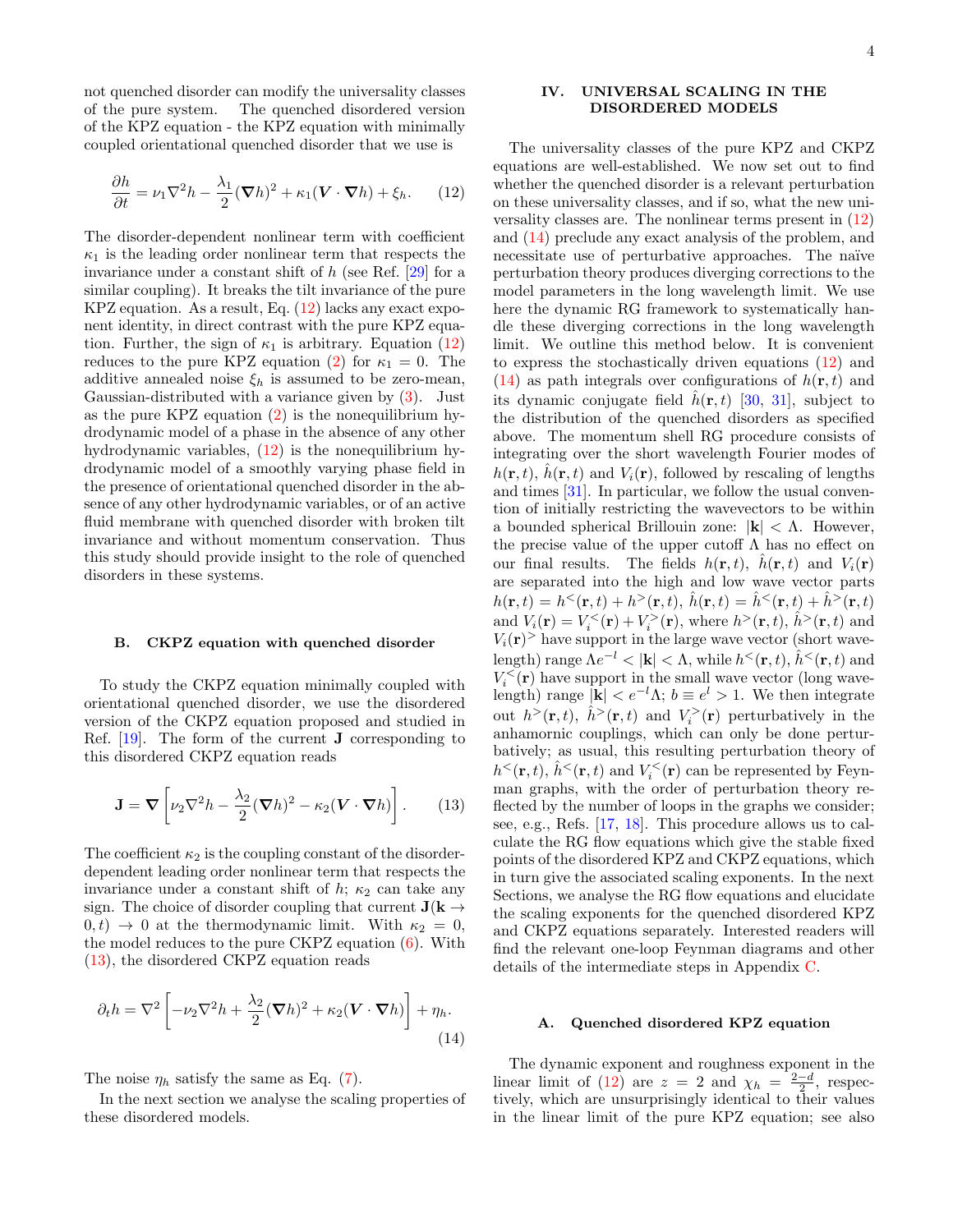Appendix  $B1$ . We now study the effects of nonlinear terms on long time and long wavelength scaling behavior of the linear theory by using one loop perturbative RG methods, whose basic steps are outlined above.

We define dimensionless effective coupling constants  $g_1 = \frac{\lambda_1^2 D_1}{\nu^3} \tilde{K}_d$ ,  $g_2 = \frac{\kappa_1^2 D_T}{\nu_1^2} \tilde{K}_d$  and  $g_3 = \frac{\kappa_1^2 D_L}{\nu_1^2} \tilde{K}_d$ , where  $\tilde{K}_d = \frac{\int d\Omega_d}{(2\pi)^d}$  $\frac{\int \frac{d}{dx} \alpha}{(2\pi)^d}$  contains the angular contribution coming from the d-dimensional volume integral. There are no fluctuation corrections to  $D<sub>L</sub>$  and  $D<sub>T</sub>$ . Under rescaling of space and time, we rescale the fields in such a way that  $D_L$  and  $D_T$  do not scale. The ratio  $\gamma = \frac{D_T}{D_L} \equiv \frac{g_2}{g_3}$  is marginal in this theory, as we shall see below. Therefore, we do not need to separately study the RG flows of  $g_2$ and  $g_3$ ; solving anyone of them suffices, as the other can be eliminated in terms of  $\gamma$ . For convenience we choose to work with  $g_1$  and  $g_3$ . Under the rescaling of space, time and the fields as given in Appendix  $C_2$ , effective coupling  $g_1$  scales as exp[ $(2-d)\ell$ ], whereas both  $g_2$  and  $g_3$ scale as  $\exp[(2+\mu-d)\ell]$  under these rescalings. Both the pure  $(g_1)$  and disorder  $(g_2 \text{ or } g_3)$  nonlinearities naïvely scale the same way for short-ranged disorder  $(\mu = 0)$ , making them compete with each other. Whether the resulting nonequilibrium steady state is controlled by  $g_1$ , or  $g_2$  or  $g_3$ , or all of them, can only be ascertained by a RG treatment. In contrast, for spatially long-ranged disorders  $\mu > 0$ , near a RG fixed point controlled by  $g_2$ or  $g_3$ , whereas  $g_1$  is irrelevant in the RG sense. These can already be seen from the one-loop fluctuation corrections of the model parameters that with short-range

quench disorder the corrections originating from the pure nonlinear term  $\lambda_1$  have the same naïve infra-red divergence as those originating from the disorder nonlinear term  $\kappa_1$ . Thus, both types of the fluctuation-corrections must be retained for a RG treatment. In contrast, for long-ranged disorder, the former class is necessarily less infra-red divergent than the latter class (see Appendix  $C$  equations  $C_1$ ). Therefore, in this case only the latter class of fluctuation-corrections is to be retained, and the former class discarded being less divergent, in the spirit of the RG procedure.

Note that at 1D the strength  $D_T = 0$ , it implies  $g_2 = 0$ and  $\gamma = 0$ . The relevant one loop Feynman diagrams are shown in Appendix  $C1$ . The differential RG recursion relations for the model parameters are:

<span id="page-4-6"></span>
$$
\frac{dD_1}{d\ell} = D_1 \left[ z - d - 2\chi_h + \frac{g_1}{4} + 2g_3 \right],\tag{15a}
$$

<span id="page-4-7"></span>
$$
\frac{d\nu_1}{d\ell} = \nu_1 \left[ z - 2 + \frac{2 - d}{4d} g_1 + 2g_3 \left( \gamma \frac{d - 1}{d} + \frac{\mu - d}{2d} \right) \right],\tag{15b}
$$

$$
\frac{d\lambda_1}{d\ell} = \lambda_1 \left[ z + \chi_h - 2 + 2g_3 \left( \gamma \frac{d-1}{d} - \frac{1}{d} \right) \right],\tag{15c}
$$

<span id="page-4-0"></span>
$$
\frac{d\kappa_1}{d\ell} = \kappa_1 \left[ z - 1 + \frac{\mu - d}{2} - \frac{2}{d} g_3 \right],\tag{15d}
$$

along with  $dD_L/dl = 0 = dD_T/dl$ . The flow equations [\(15\)](#page-4-0) can be used to find the RG flow of the dimensionless couplings  $g_1$  and  $g_3$ . We get

$$
\frac{dg_1}{d\ell} = g_1 \left[ 2 - d + \frac{g_1}{4} \left( 4 - \frac{6}{d} \right) - g_3 \left\{ 2\gamma \left( 1 - \frac{1}{d} \right) + \left( \frac{3\mu + 4}{d} - 5 \right) \right\} \right],\tag{16a}
$$
\n
$$
dg_3 = \left[ 2 + \frac{g_1}{d} \left( \frac{2}{d} - 1 \right) - \frac{1}{2} \left( \frac{1}{d} \left( \frac{1}{d} - \frac{1}{d} \right) + 2 \left( \frac{\mu + 2}{d} - 1 \right) \right) \right]
$$

$$
\frac{3}{2} = g_3 \left[ 2 + \mu - d - \frac{g_1}{2} \left( \frac{2}{d} - 1 \right) - g_3 \left\{ 4\gamma \left( 1 - \frac{1}{d} \right) + 2 \left( \frac{\mu + 2}{d} - 1 \right) \right\} \right].
$$
 (16b)

Below we discuss the scaling behavior for short range and long range correlated disorders separately using the flow equation  $(16a)$  and  $(16b)$ .

 $d\ell$ 

are

<span id="page-4-2"></span><span id="page-4-1"></span>
$$
\frac{dg_1}{dl} = g_1 \left[ 2 - d + \frac{g_1}{4} \left( 4 - \frac{6}{d} \right) - g_3 \left\{ 2\gamma \left( 1 - \frac{1}{d} \right) - \left( 5 - \frac{4}{d} \right) \right\} \right],
$$
\n(17a)\n
$$
\frac{dg_3}{dl} = g_2 \left[ 2 - d + \frac{g_1}{4} \left( 1 - \frac{2}{d} \right) \right]
$$

<span id="page-4-4"></span><span id="page-4-3"></span>
$$
\frac{g_{33}}{dl} = g_3 \left[ 2 - d + \frac{g_1}{2} \left( 1 - \frac{z}{d} \right) - g_3 \left\{ 4\gamma \left( 1 - \frac{1}{d} \right) + 2 \left( \frac{2}{d} - 1 \right) \right\} \right].
$$
 (17b)

1. Short range disorder

For the short range disorder case, we set  $\mu = 0$  as discussed earlier. The RG flow equations of  $g_1$  and  $g_3$ 

Flow Eqs. [\(17a\)](#page-4-3) and [\(17b\)](#page-4-4) show that both  $g_1$  and  $g_3$ have the same critical dimension 2. The flow equations in [\(17\)](#page-4-4) at 2D have the form

<span id="page-4-5"></span>
$$
\frac{dg_1}{dl} = g_1 \left[ \frac{g_1}{4} - g_3(\gamma - 3) \right]; \frac{dg_3}{dl} = -2\gamma g_3^2. \tag{18}
$$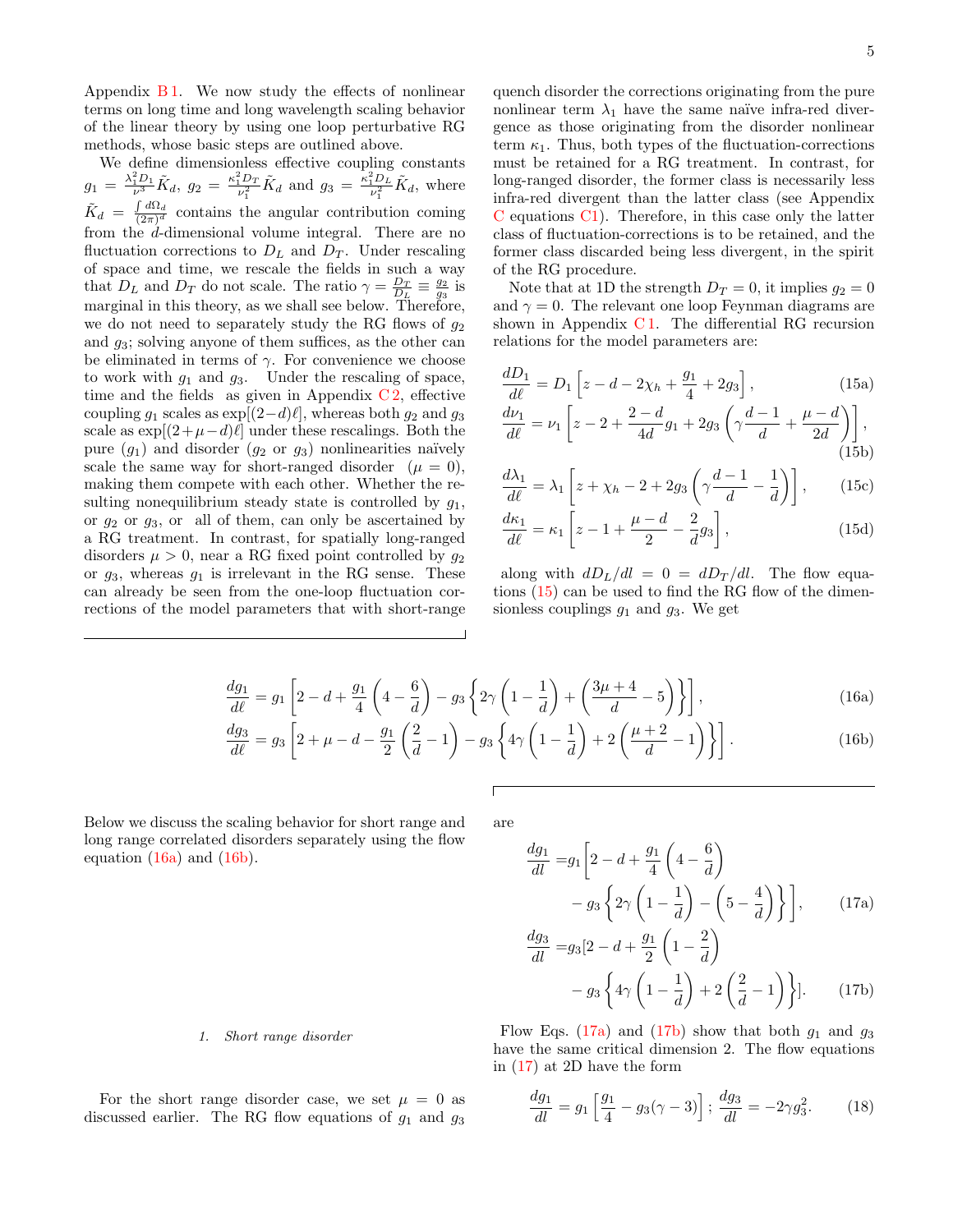In equations  $(18)(0,0)$  $(18)(0,0)$  is the only fixed point. Further,  $g_3$  flows to zero in the long RG time limit. In fact, the fixed point  $(0,0)$  is *stable* along the  $g_3$ -direction, whereas unstable along the  $g_1$ -direction. We further find that for any "initial conditions"  $g_1(\ell = 0) > 0$ ,  $g_3(\ell = 0) > 0$ , the flow ultimately runs away along the  $g_1$ -axis to infinity suggesting the existence of a perturbatively inaccessible phase. Since  $g_3$  flows to zero, we are tempted to speculate that this inaccessible phase is statistically identical to perturbatively inaccessible rough phase of the 2D KPZ equation.

The Gaussian fixed point  $(0,0)$  is unstable for dimension at or below  $d = 2$  and it is the only FP at 2D. For any dimension higher than  $d = 2$ , the Gaussian fixed point is stable and the nonlinear terms are irrelevant near it. As a result, the scaling properties are described by linear theory. For  $d > 2$ , there is at least one strong coupling fixed point corresponding to a rough phase, which is perturbatively inaccessible. While this is qualitatively similar to the pure KPZ equation, due to the nonperturbative nature of the rough phase, we cannot tell whether this rough phase is statistically same as the rough phase of  $d > 2$  pure KPZ equation implying irrelevance of the quenched disorder, or different, in which case, quenched disorder is relevant. In the latter case, we speculate the yet unknown scaling properties are to be parametrised by the parameter  $\gamma$ . Numerical solutions of [\(12\)](#page-3-1), or simulations of suitably constructed discrete models equivalent to [\(12\)](#page-3-1) should be able to shed further light on this issue. Unsurprisingly, we further conclude that  $d = 2$  is the lower critical dimension of [\(12\)](#page-3-1), same as for the pure KPZ model.

We now briefly consider the scaling properties at  $d = 1$ by performing the RG at  $d = 1$ , instead of expanding about the critical dimension [\[19,](#page-18-16) [20\]](#page-18-17). Remembering  $\gamma =$ 0, the flow equations of  $g_1$  and  $g_3$  are

$$
\frac{dg_1}{dl} = g_1 \left[ 1 - \frac{g_1}{2} + g_3 \right],
$$
 (19a)

$$
\frac{dg_3}{dl} = g_3 \left[ 1 - \frac{g_1}{2} - 2g_3 \right].
$$
 (19b)

The Fixed points are found by setting  $\frac{dq_1}{dl} = 0 = \frac{dg_3}{dl}$ and corresponding stability are given below.

- 1.  $(0, 0)$ : globally unstable.
- 2.  $(0, \frac{1}{2})$ : stable in the g<sub>3</sub>-direction and unstable in the  $q_1$ -direction.
- 3.  $(2, 0)$ : stable in the  $g_1$ -direction, and marginally stable in the  $q_3$ -direction. At this stable fixed point, from Eq.  $(15a)$  and  $(15b)$  we get the scaling exponents  $z = 3/2$  and  $\chi_h = 1/2$ , which characterises the KPZ universality class behavior.

The RG flow diagram is pictorially shown in Fig. [1.](#page-5-0)

We thus conclude that the short range orientational quenched disorder is irrelevant in [\(12\)](#page-3-1), ultimately giving the well-known 1D KPZ universality class.



<span id="page-5-0"></span>FIG. 1. Schematic flow diagram in the  $g_1 - g_3$  plane for the disordered KPZ equation at 1D, showing the irrelevance of the short ranged quenched disorder (see text). Here,  $(2, 0)$  is the stable fixed point.

#### <span id="page-5-3"></span>2. Long range correlated disorder

In this Section, we study the effects of spatially correlated or long range disorder (i.e.,  $0 < \alpha < d$ , i.e.,  $\mu > 0$ ) on the universal scaling properties of the KPZ equation. The flow equations  $(16a)$  and  $(16b)$  show the critical dimension of  $g_1 = 2$  but for  $g_2$  is  $2 + \mu$ . Thus, coupling  $g_1$ has a critical dimension lower than  $g_3$ . Therefore,  $g_1$  is subleading to  $g_3$ , and the leading scaling behavior in the asymptotic long wavelength limit should be controlled by  $q_3$  (if the disorder is relevant in the RG sense). Since  $q_1$ is subleading, the renormalised disordered equation motion is invariant under inversion of  $h$ , a symmetry absent microscopically and also in the rough phase of the pure KPZ equation. Thus, this symmetry under inversion of h appears as an emergent symmetry of the model in the asymptotic long wavelength limit. The flow Eq.  $(16b)$  for  $g_3$  is

$$
\frac{dg_3}{dl} = g_3 \left[ 2 + \mu - d - g_3 \left\{ 4\gamma (1 - \frac{1}{d}) + 2 \left( \frac{\mu + 2}{d} - 1 \right) \right\} \right].
$$
\n(20)

In order to calculate the scaling exponents at dimensions  $d < 2 + \mu$ , we use  $\mathcal{O}(\epsilon_1)$  expansion, where  $d = 2 + \mu - \epsilon_1$ ,  $\epsilon_1 > 0$ . To the lowest order in  $\mathcal{O}(\epsilon_1)$ , the flow equation  $(20)$  for  $g_3$  takes the form:

<span id="page-5-1"></span>
$$
\frac{dg_3}{d\ell} = g_3 \left[ \epsilon_1 - \frac{1+\mu}{2+\mu} 4\gamma g_3 \right]. \tag{21}
$$

Equation [\(21\)](#page-5-2) reveals that  $g_3^* = 0$  is an unstable fixed point, but

<span id="page-5-2"></span>
$$
g_3^* = \frac{\epsilon_1}{4\gamma} \frac{2+\mu}{1+\mu} \tag{22}
$$

for a non-zero  $\gamma$  is a stable fixed point. We evaluate the exponents at this stable fixed point. We find the dynamic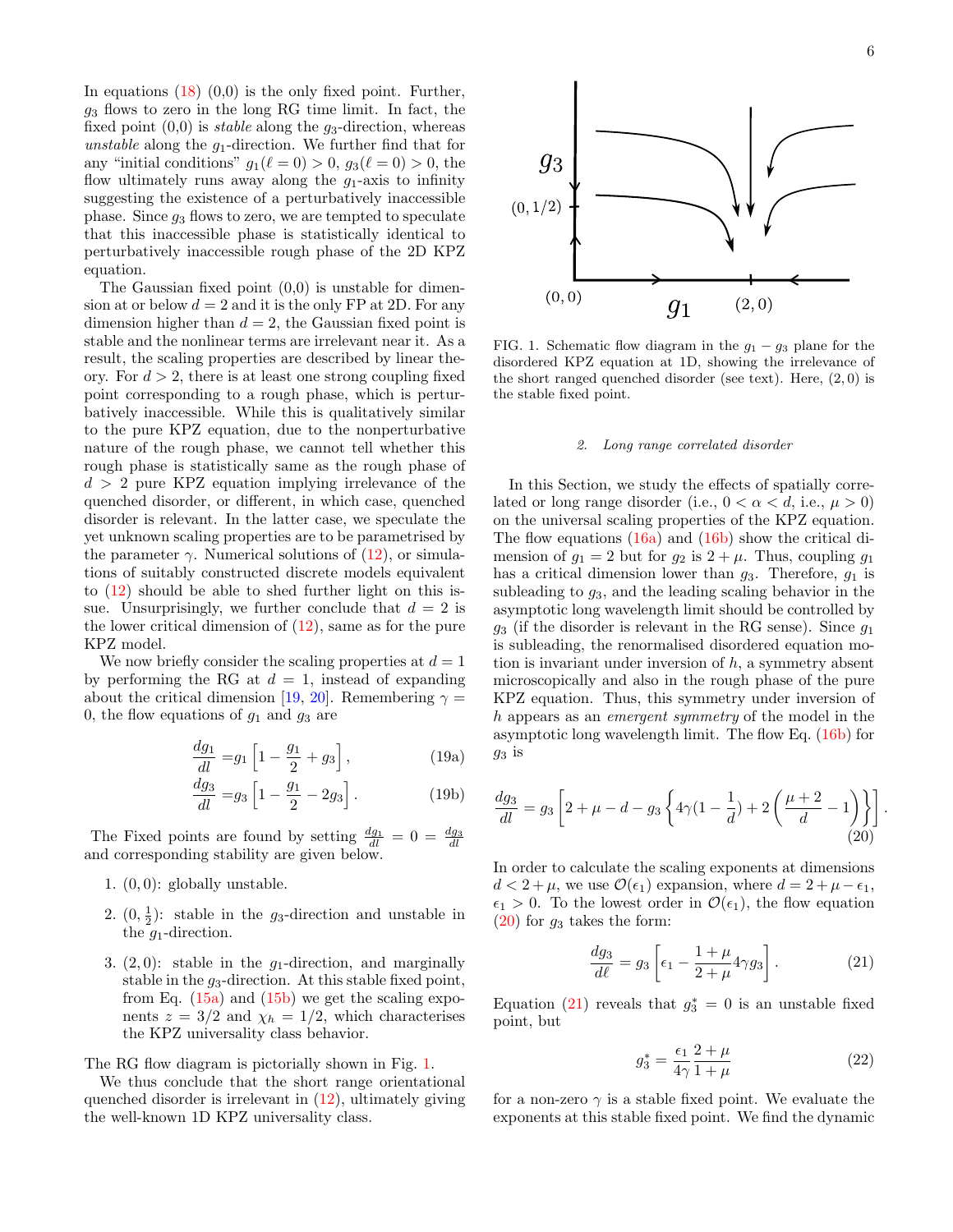exponent

<span id="page-6-0"></span>
$$
z = 2 - \frac{\epsilon_1}{2\gamma} \frac{\gamma(1+\mu) - 1}{(1+\mu)},
$$
\n(23)

which can be more or less than 2, its value in the linear theory, implying that nonlinear disorder effects can induce slower or faster than ordinary diffusive relaxation of fluctuations, with  $\gamma(1 + \mu) = 1$  is the boundary between the two kinds of behaviour. We further get the roughness exponent

<span id="page-6-1"></span>
$$
\chi_h = \frac{\epsilon_1}{4} [1 + \frac{3 + \mu}{\gamma (1 + \mu)}] - \frac{\mu}{2}.
$$
 (24)

Thus, both z and  $\chi_h$  explicitly vary with  $\gamma$ . In the limit of  $\gamma \to \infty$ , i.e., for  $D_T \gg D_L$ ,  $z = 2 - \epsilon_1/2$  and  $\chi_h =$  $\epsilon_1/4 - \mu/2$ . We focus on the  $d = 2$  case. From the definition of  $\epsilon_1$ ,  $d = 2$  implies  $\epsilon_1 = \mu$ . From [\(57\)](#page-11-0), we then obtain

$$
\chi_h = \frac{\mu}{4} \bigg[ -1 + \frac{3+\mu}{\gamma(1+\mu)} \bigg],\tag{25}
$$

which can be positive or negative, depending upon  $\gamma$ . In fact, for a large  $\gamma$ ,  $\chi_h < 0$ . By setting  $\chi_h = 0$ , we get  $\gamma_c$ , the critical value of  $\gamma$ :

$$
\gamma_c = (3 + \mu)/(1 + \mu). \tag{26}
$$

Now,  $\chi_h$  < 0, which for a fluctuating surface means a "smooth surface", means  $\langle h^2(\mathbf{x}, t) \rangle$  is independent of the system size  $L$  for large  $L$ . This, when  $h$  is interpreted as a phase, implies long range orientational order in 2D, result not possible in equilibrium at 2D due to the well-known Mermin-Wagner theorem (MWT) [\[32\]](#page-18-29). Similarly, for an active membrane, this result means the membrane should be statistically flat, an impossibility in equilibrium again due to MWT. Since in 2D,  $\epsilon_1 = \mu$  and  $\mu = d - \alpha$ , the maximum value of  $\epsilon_1$  can be 2 (=  $\mu$  at 2D), by using this value we find  $\chi_h = \frac{1}{2} \left[ -1 + \frac{5}{3\gamma} \right]$ , which can be made negative for  $\gamma > 5/3$ .

For  $\epsilon_1 < 0$ , i.e.,  $d > 2+\mu$ ,  $g_3 = 0$  is the only fixed point which is stable. We therefore conclude that  $d = 2 + \mu$  is the upper critical dimension of this model.

At  $d = 1$ , in which case  $D_T = 0$  necessarily, giving  $\gamma = 0$ . Then [\(21\)](#page-5-2) reads

$$
\frac{dg_3}{d\ell} = g_3 \epsilon_1. \tag{27}
$$

For 1D, we set  $\epsilon_1 = 1 + \mu$ . The only fixed point here is  $g_3^* = 0$ , which is unstable. The lack of a stable fixed point does not allow us to extract the scaling properties. It is likely to be an artifact of the one loop study. Notice that at any d-dimension for  $\gamma \to 0$ , both z and  $\chi_h$  diverge in [\(23\)](#page-6-0) and [\(24\)](#page-6-1) respectively, which is unphysical. To investigate the  $\gamma = 0$  case further, we use [\(20\)](#page-5-1) and perform a fixed dimension RG, which is similar in spirit with the RG for the 1D KPZ equation [\[20\]](#page-18-17); see also Refs. [\[19,](#page-18-16) [33\]](#page-18-30).

In that scheme Eq.  $(20)$  gives at d-dimension the stable fixed point

$$
g_3^* = \frac{d}{2} \cdot \frac{2 + \mu - d}{2\gamma(d - 1) + 2 + \mu - d}.\tag{28}
$$

At this fixed point, the scaling exponents can be calculated from Eqs.  $(15a)$  and  $(15b)$ . We obtain

<span id="page-6-2"></span>
$$
z = 2 - \frac{(2 + \mu - d)[2\gamma(d - 1) + \mu - d]}{2[2\gamma(d - 1) + 2 + \mu - d]},
$$
  
\n
$$
\chi_h = \frac{2 - d}{2} - \frac{(2 + \mu - d)[2\gamma(d - 1) + \mu + d]}{4[2\gamma(d - 1) + 2 + \mu - d]}.
$$
 (29)

Thus for  $\gamma = 0$ ,

$$
z = 2 - \frac{\mu - d}{2},\tag{30}
$$

$$
\chi_h = \frac{2 - d}{2} - \frac{\mu + d}{4},\tag{31}
$$

which are perfectly well-behaved. In particular, at 1D, we find  $g_3^* = 1/2, z = 2 - \frac{\mu - 1}{2}$  and  $\chi_h = 1 - \frac{\mu + 1}{4}$ . Fur-ther, using [\(29\)](#page-6-2) we find in 2D  $\chi_h = -\frac{\mu(2\gamma + 2 + \mu)}{4(2\gamma + \mu)}$  which gives a smooth surface whatever value of  $\mu$  and  $\gamma$ . Generally then, regardless of the scheme we used, we uncover explicit  $\gamma$ -dependence of z and  $\chi_h$ . This clearly shows parametrisation of the universality classes by  $\gamma$ .

In general, an alert reader will easily notice that the roughness exponent in Eq. [\(24\)](#page-6-1) from  $\epsilon_1$  expansion RG, or in Eq. [\(29\)](#page-6-2) from fixed dimension RG method reveals that by tuning  $\mu$ , it can be made positive or negative for  $d < 2 + \mu$ . Thus, by changing  $\mu$ , the surface can be made rough  $(\chi_h > 0)$  or smooth  $(\chi_h < 0)$ . The transition line in the  $\mu - d$  plane can be found by setting  $\chi_h = 0$ . By using  $(24)$ , we find the equation for the line

<span id="page-6-4"></span><span id="page-6-3"></span>
$$
d = 2 + \mu - \frac{2\mu\gamma(1+\mu)}{\gamma(1+\mu) + 3 + \mu},
$$
 (32)

in the  $\epsilon_1$ -expansion calculation, and by using [\(29\)](#page-6-2), the line is given by

$$
2 - d = \frac{(2 + \mu - d)[2\gamma(d - 1) + \mu + d]}{2[2\gamma(d - 1) + 2 + \mu - d]},
$$
 (33)

in the fixed dimension RG calculation. On the line  $\chi_h = 0$ , the surface is *logarithmically rough*. The dynamic exponent z on that line unsurprisingly depends on the precise equation of the line  $\chi_h = 0$ . We show for two differenty method:  $z = 2 + \frac{\mu[1-\gamma(1+\mu)]}{3+\mu+\gamma(1+\mu)}$  by using eq. [\(32\)](#page-6-3) in  $\epsilon_1$  expansion case and  $z = d + \frac{d(2+\mu-d)}{2\gamma(d-1)+2+\mu}$  $\frac{a(2+\mu-a)}{2\gamma(d-1)+2+\mu-d}$  by using [\(33\)](#page-6-4) in fixed dimension RG analysis.

<span id="page-6-6"></span>We plot the values of the scaling exponents as obtained from fixed dimension RG and  $\epsilon_1$  expansion as functions of  $\gamma$  in Fig. [2](#page-7-0) below.

It is theoretically interesting to calculate the scaling exponents at the critical dimension  $d = 2 + \mu$ . The flow equation of  $g_3$  is at  $d = 2 + \mu$  reads [see Eq. [\(21\)](#page-5-2)]

<span id="page-6-5"></span>
$$
\frac{dg_3}{d\ell} = -\frac{1+\mu}{2+\mu} 4\gamma g_3^2.
$$
 (34)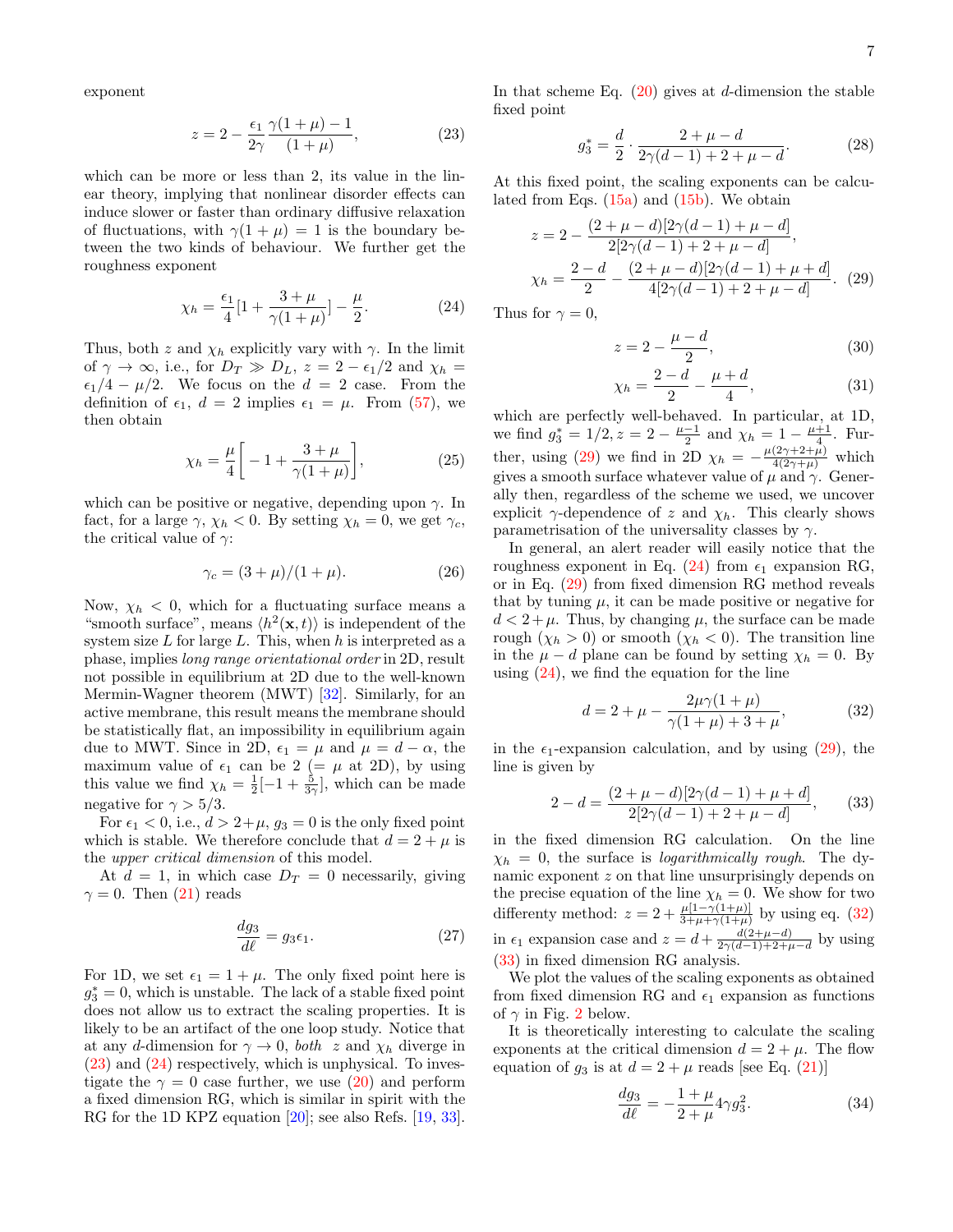

<span id="page-7-0"></span>FIG. 2. (color online) A plot of the scaling exponents of the quenched disordered KPZ equation, comparing between the results found from one-loop  $\epsilon_1$  expansion and fixed dimension RG, showing the  $\gamma$ -dependence of the scaling exponents. Here, suffix  $\epsilon_1$  indicates scaling exponents obtained from an  $\epsilon_2$ -expansion, whereas suffix FD indicates fixed dimension RG results. These are plotted for  $d = 2$  and  $\mu = 1$ .

Equation [\(34\)](#page-6-5) shows that  $g_3(\ell)$  is marginally irrelevant;  $g_3(\ell)$  flows towards  $g_3^* = 0$  with increasing of  $\ell$ . Coupling  $g_3(\ell)$  takes the form  $g_3(\ell) = \frac{g_3(0)}{1+g_3(0)\ell 4\gamma(\frac{1+\mu}{2+\mu})}$ , and for large renormalisation group time i.e.,  $\ell \to \infty,$   $g_3(\ell) \simeq$  $\frac{2+\mu}{4\gamma(1+\mu)}\frac{1}{\ell}$ . This shows that time-scale t no longer shows simple scale with length-scale  $r$ , giving breakdown of conventional dynamic scaling

$$
t \sim r^2 (\log(r/a_0))^{-\frac{\gamma(1+\mu)-1}{2\gamma(2+\mu)}}.\tag{35}
$$

Thus, the extent of breakdown of dynamic scaling depends on  $\gamma$ , and can be faster or slower than ordinary diffusion. We now calculate the variance of  $h$  at the critical dimension  $d = 2 + \mu$ . We get

$$
\langle h^2(\mathbf{x},t) \rangle \simeq \int_{1/L}^{1/a_0} d^{2+\mu} \mathbf{q} \ q^{-2} [\log(1/q)]^{-\frac{\gamma(1+\mu)-(3+\mu)}{2\gamma(2+\mu)}}.
$$
\n(36)

Here,  $L$  and  $a_0$  are linear system size and small-scale cutoff, respectively. Clearly,  $\langle h^2(\mathbf{x},t) \rangle$  is bounded: it does not diverge for large L. For  $d > 2 + \mu$ , i.e., above the upper critical dimension, since  $g_3 = 0$  is the stable FP. the asymptotic long wavelength limit scaling is identical to the linear theory.

We thus find that with short range disorder although the disorder coupling constant  $g_3$  is naïvely as relevant as the coupling  $g_1$  of the pure KPZ equation, in a one-loop theory  $g_3$  is irrelevant in the RG sense at all dimensions. For long range correlated disorder  $g_3$  is relevant while  $g_1$  becomes irrelevant, resulting into scaling exponents depending explicitly on  $\gamma$ . Lastly, for  $\mu < 0$  quenched disorder is irrelevant in all dimensions. Hence, the model belongs to the standard KPZ universality class. In fact, this model with  $\mu < 0$  is statistically identical to  $\mu = 0$ in the long wavelength limit.

We present the phase diagram of the disordered KPZ equation in the  $\mu - d$  plane showing the possible phases in Fig. [3](#page-7-1)



<span id="page-7-1"></span>FIG. 3. (color online) Schematic phase diagram of the quenched disordered KPZ equation in  $\mu - d$  plane. The broken blue line corresponds to  $\chi_h = 0$ , dividing the disorder-induced rough and smooth phases, and depends on  $\gamma$ ; here, this line is schematically drawn for  $\gamma = 1$ ).

### B. Quenched disordered CKPZ equation

We now investigate the universal scaling properties of the quenched disordered CKPZ equation. As in our study of the disordered KPZ equation above, we consider both short-ranged and long-ranged disorders separately. In the linear limit of  $(14)$ , we find dynamic exponent  $z = 4$ and roughness exponent  $\chi_h = \frac{2-d}{2}$ , which are unsurprisingly identical to the scaling of the linearlised pure CKPZ equation; see Appendix [B 2](#page-15-3) for detailed calculations. The nonlinear terms can affect the linear theory theory scaling, if they are relevant in a RG sense. For instance, the pure CKPZ equation has an upper critical dimension two, meaning for dimension  $d < 2$ , the nonlinear effects modify the linear theory scaling in the asymptotic long wavelength limit. In the disordered case, as for the quenched disordered KPZ equation, the pertinent questions are, whether disorder is relevant in the RG sense, and if so, what are scaling properties of the resulting universality class. We systematically address these issues by using one-loop perturbative RG, whose details are available in the Appendix [C.](#page-15-0)

Similar to our studies above on the quenched disordered KPZ equation, we define two dimensionless coupling constants  $\Theta_1 = \frac{\lambda_2^2 D_2}{\nu_2^3} \tilde{K}_d$ ,  $\Theta_2 = \frac{\kappa_2^2 D_T}{\nu_2^2} \tilde{K}_d$  and  $\Theta_3 = \frac{\kappa_2^2 D_L}{\nu_2^2} \tilde{K}_d$ . Further, we set  $D_L$  and  $D_T$  do not scale, accordingly we define a ratio  $\gamma = \frac{D_T}{D_L} \equiv \frac{\Theta_2}{\Theta_3}$ . Note that at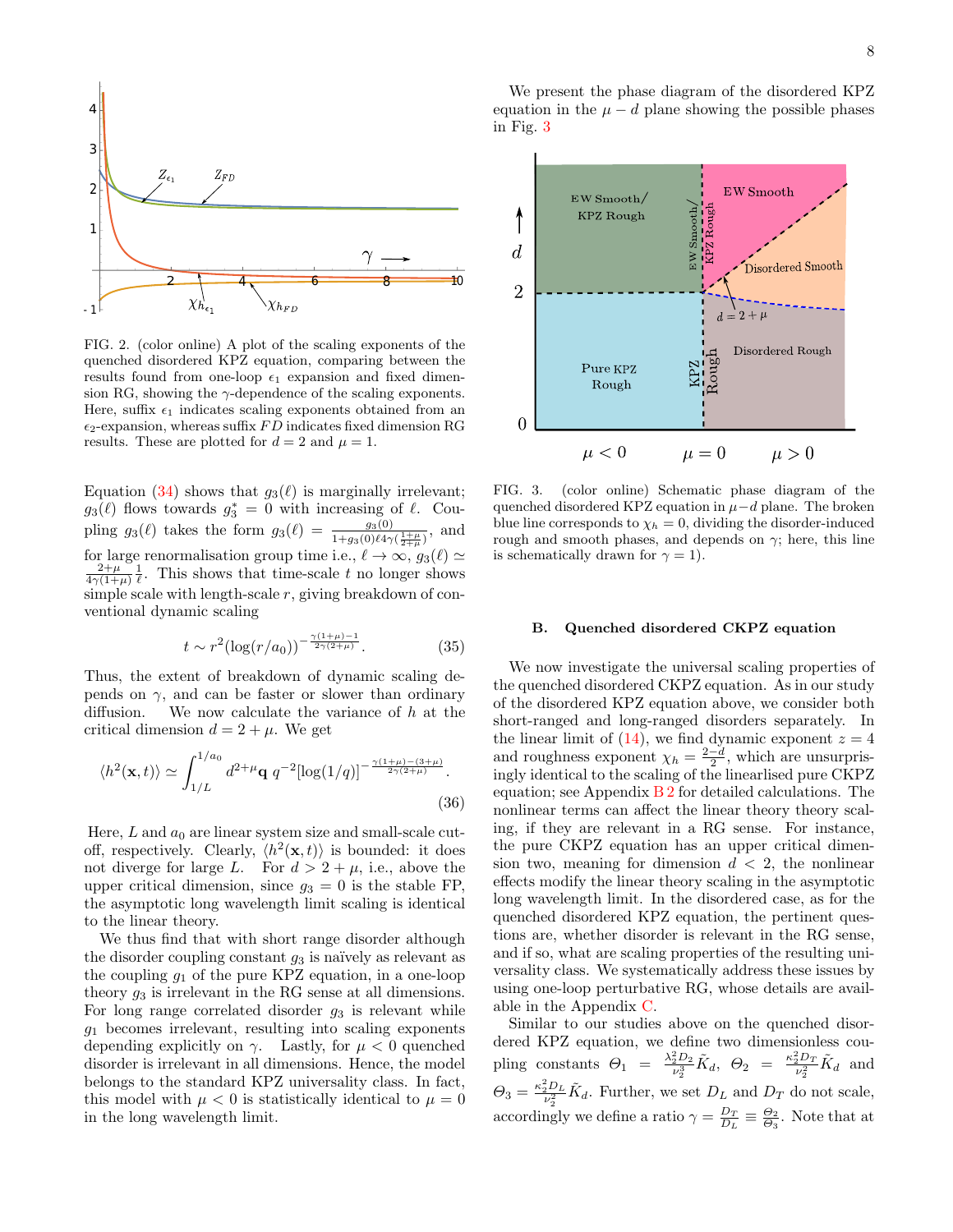1D the strength  $D_T = 0$ , which implies  $\gamma = 0$ , as before. Furthermore, naïve rescaling of space, time and the fields, as shown in Appendix  $C2$  show that the under these rescalings, effective couplings  $\Theta_1$  scales as  $\exp[(2 - d)\ell],$ whereas both  $\Theta_2$  and  $\Theta_3$  scale as  $\exp[(2 + \mu - d)\ell]$ . As in the RG treatment of the disordered KPZ equation, in the RG analysis for the CKPZ equation, both the pure  $(\Theta_1)$  and disorder  $(\Theta_2 \text{ or } \Theta_3)$  nonlinearities naïvely scale the same way for short-ranged disorder, making them compete with each other and control the nonequilibrium steady states. In contrast, for spatially long-ranged disorders  $\mu > 0$ ,  $\Theta_2$  or  $\Theta_3$  control the behavior of stedy states,  $\Theta_1$  is irrelevant in the RG sense. The one-loop fluctuation-corrections generating from pure  $\lambda_2$  and disorder  $\kappa_2$  nonlinearities show these two types of infrared divergences (see Appendix [C](#page-15-0) equations [C2\)](#page-16-2). With shortrange disorder, both types have the same divergences, but for long range disorder the leading divergences originate from the disorder vertices. Needless to say, as for the disordered KPZ equation studied above, in all these cases the parameter  $\gamma$  is marginal, and has no fluctuationcorrections. This means there is no need to study the

<span id="page-8-6"></span><span id="page-8-5"></span><span id="page-8-0"></span> $(37<sub>b</sub>)$ 

flows of  $\Theta_2$  and  $\Theta_3$  separately; it is enough to study the flow of one of them parametrised by  $\gamma$ . In what follows below, we choose to work with  $\Theta_1$  and  $\Theta_3$ .

The RG recursion relation of the model parameters for general  $\mu > 0$  are (see Appendix [C](#page-15-0) for more details):

$$
\frac{dD_2}{d\ell} = D_2 \left[ z - d - 2 - 2\chi_h \right],\tag{37a}
$$
\n
$$
\frac{d\nu_2}{d\ell} = \nu_2 \left[ z - 4 + \frac{4 - d}{4d} \Theta_1 + 2\Theta_3 \left( \gamma \frac{d - 1}{d} + \frac{\mu - d}{2d} \right) \right],
$$

$$
\frac{d\lambda_2}{d\ell} = \lambda_2 \left[ z + \chi_h - 4 + 2\Theta_3 \left( \gamma \frac{d-1}{d} - \frac{1}{d} \right) \right],\tag{37c}
$$

$$
\frac{d\kappa_2}{d\ell} = \kappa_2 \left[ z - 3 + \frac{\mu - d}{2} - \frac{2}{d} \Theta_3 \right].
$$
\n(37d)

The flow equations of the dimensionless coupling constants  $\Theta_1$  and  $\Theta_3$  are then calculated by using [\(37\)](#page-8-0). These are given by

$$
\frac{d\Theta_1}{d\ell} = \Theta_1 \left[ 2 - d - \frac{4 - d}{4d} 3\Theta_1 - \Theta_3 \left( 2\gamma \frac{d - 1}{d} + \frac{4 + 3\mu - 3d}{d} \right) \right],\tag{38a}
$$

$$
\frac{d\Theta_3}{d\ell} = \Theta_3 \left[ 2 + \mu - d - \frac{4 - d}{2d} \Theta_1 - \Theta_3 \left\{ \frac{d - 1}{d} 4\gamma + 2 \left( \frac{2 + \mu - d}{d} \right) \right\} \right].
$$
\n(38b)

We separately discuss the short and long range disorder cases below.

 $d\Theta$ 

#### 1. Short range disorder

When the disorder is short-ranged, we set  $\mu = 0$ . The flow equations of couplings  $\Theta_1$  and  $\Theta_3$  for the shortranged disorder case can be obtained from [\(37\)](#page-8-0). These are

$$
\frac{d\Theta_1}{d\ell} = \Theta_1 \left[ 2 - d - \frac{4 - d}{4d} 3\Theta_1 - \Theta_3 \left( 2\gamma \frac{d - 1}{d} + \frac{4 - 3d}{d} \right) \right],
$$
\n(39a)  
\n
$$
\frac{d\Theta_3}{d\ell} = \Theta_3 \left[ 2 - d - \frac{4 - d}{4d} 2\Theta_1 - 2\Theta_3 \left\{ 2\gamma \frac{d - 1}{d} + \frac{2 - d}{d} \right\} \right].
$$
\n(39b)

Flow equations [\(39a\)](#page-8-1) and [\(39b\)](#page-8-2) show that  $\Theta_1$  and  $\Theta_3$ both have the same critical dimension 2, as already argued by using na¨ıve rescaling of space, time and the fields. Further, the Gaussian fixed point  $(0,0)$  is globally unstable below 2D, whereas this is the only stable fixed point at or above 2D. That implies that  $d = 2$  is the upper critical dimension for this model, same as pure CKPZ; at 2D, couplings  $\Theta_1$  and  $\Theta_3$  are marginally irrelevant. Therefore, the linear theory scaling is expected to be modified by the nonlinear effects at or below 2D, whereas for  $d > 2$ the nonlinear couplings are irrelevant and the linear theory holds in the asymptotic long wavelength limit. To the lowest order in  $\epsilon_2 \equiv 2 - d$ , the flow equations [\(39a\)](#page-8-1) and [\(39b\)](#page-8-2) reduce to

<span id="page-8-3"></span>
$$
\frac{d\Theta_1}{d\ell} = \Theta_1 \left[ \epsilon_2 - \frac{3\Theta_1}{4} - \Theta_3 \left( \gamma - 1 \right) \right]. \tag{40a}
$$

<span id="page-8-4"></span>
$$
\frac{d\Theta_3}{d\ell} = \Theta_3 \left[ \epsilon_2 - \frac{\Theta_1}{2} - 2\gamma \Theta_3 \right].
$$
 (40b)

<span id="page-8-2"></span><span id="page-8-1"></span>Equations (40a) and (40b) can be used to catuate the<br>  $\begin{pmatrix} \frac{d\Theta_1}{d\theta} & \frac{d\Theta_1}{d\theta} \\ \frac{d\Theta_1}{d\theta} & \frac{d\Theta_2}{d\theta} \end{pmatrix}$ . We find Equations  $(40a)$  and  $(40b)$  can be used to calculate the

- 1. Fixed point 1: (0,0) is globally unstable.
- 2. Fixed point 2:  $(0, \epsilon_2/2)$  unstable in the  $\Theta_1$ direction, but stable in the  $\Theta_3$ -direction.
- 3. Fixed point 3:  $(4\epsilon_2/3, 0)$  unstable in the  $\Theta_3$ direction, but stable in the  $\Theta_1$ -direction.
- 4. Fixed point 4: The nontrivial fixed point  $\left(\frac{2\epsilon_2(1+\gamma)}{2\gamma+1}, \frac{\epsilon_2}{2(2\gamma+1)}\right)$ : stable along both the  $\Theta_1$  and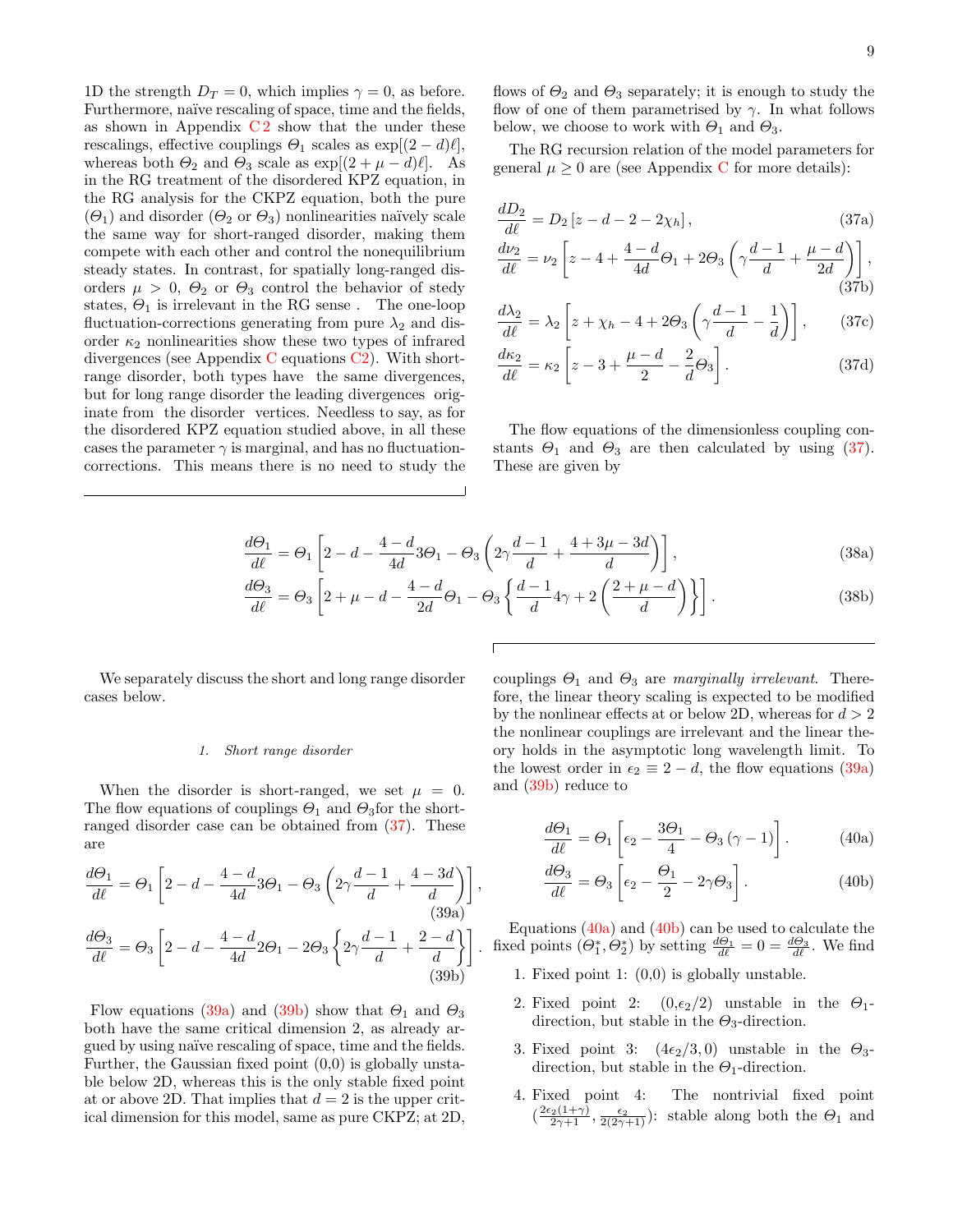$\Theta_2$  directions, i.e., globally stable.

The fixed points and the RG flow lines are shown schematically in Fig. [4.](#page-9-0)



<span id="page-9-0"></span>FIG. 4. (color online) Schematic flow diagram at dimension  $d = 2 - \epsilon_2, \epsilon_2 > 0$  (except 1D) for the short range quenched disordered CKPZ equation. The small, red circle is the nontrivial fixed point, which is globally stable.

The globally stable fixed point describes the stable nonequilibrium steady state of the model. It can be used to calculate the associated scaling exponents. We find that the dynamic exponent

$$
z = 4 - \frac{\epsilon_2 \gamma}{2\gamma + 1},\tag{41}
$$

and the roughness exponent

$$
\chi_h = \frac{\epsilon_2 (1 + \gamma)}{2(2\gamma + 1)}.\tag{42}
$$

From this above expression  $\chi_h > 0$  since  $\epsilon_2 > 0$ . Thus, it is a short-range disorder induced rough phase ("SR rough"). We note that as  $\gamma \to 0$ , both z and  $\chi_h$  approach their linear theory values, i.e.,  $z = 4$ ,  $\chi = \epsilon_2/2$ , an unexpected result. In the same way, we note that at 1D,  $\epsilon_2 = 1$  and  $\gamma = 0$ , giving  $z = 4$ ,  $\chi_h = \frac{1}{2}$ , identical to the linear theory results! In the absence of any general symmetry argument to render the fluctuation corrections to vanish or turn irrelevant, we believe this is fortuitous, an artifact of the one-loop perturbation theory. Higher order perturbation theory or numerical studies should be useful to obtain better quantitative estimates of the exponents in the limit  $\gamma \to 0$ . We re-analyse the 1D case by using a fixed dimension RG scheme, which is similar in spirit with what one does for the 1D KPZ equation [\[20\]](#page-18-17). To do this, we use the flow equations [\(39a\)](#page-8-1) and [\(39b\)](#page-8-2) directly, and set  $d = 1$ .

The resulting flow equations

$$
\frac{d\Theta_1}{d\ell} = \left[1 - 9\Theta_1/4 - \Theta_3\right],\tag{43}
$$

$$
\frac{d\Theta_3}{d\ell} = [1 - 3\Theta_1/2 - 2\Theta_3].\tag{44}
$$

Solving these two equations,  $(1/3, 1/4)$  is only stable FP and finds the exponents  $z = 4, \chi_h = 1/2$ , again same as the linear theory results, offering no further insight into the unexpected appearance of the linear theory results.

The fixed point analysis of the flow equations in 2D, which is the physically relevant dimension as its pure counterpart is, needs to be done separately, as 2D is the critical dimension. At  $d = 2$  i.e.,  $\epsilon_2 = 0$ . The resulting flow equations of  $\Theta_1$  and  $\Theta_3$  are

<span id="page-9-1"></span>
$$
\frac{d\Theta_1}{d\ell} = -\Theta_1 \left[ \frac{3\Theta_1}{4} + \Theta_3 \left( \gamma - 1 \right) \right]. \tag{45a}
$$

<span id="page-9-2"></span>
$$
\frac{d\Theta_3}{d\ell} = -\Theta_3 \left[ \frac{\Theta_1}{2} + 2\gamma \Theta_3 \right].
$$
 (45b)

Thus  $(0,0)$  is the *only* fixed point. Whether it is a stable or unstable fixed point can be found only by solving the flow Eqs.  $(45a)$  and  $(45b)$ . In order to do so, we first define a ratio  $\beta = \frac{\Theta_3}{\Theta_1}$ . The flow equation of  $\beta$  is

<span id="page-9-3"></span>
$$
\frac{d\beta}{d\ell} = \beta \Theta_1 \left[ \frac{1}{4} - \beta (1 + \gamma) \right]. \tag{46}
$$

Equation [\(46\)](#page-9-3) shows that

<span id="page-9-4"></span>
$$
\beta^* = \frac{1}{4(1+\gamma)} = \frac{\Theta_3(\ell)}{\Theta_1(\ell)}\tag{47}
$$

gives the fixed point of  $(46)$ , which in turn gives the separatrix, such that all initial conditions  $\Theta_1(\ell = 0)$ ,  $\Theta_3(\ell = 1)$ 0) maintaining  $\Theta_3(\ell = 0)/\Theta_1(\ell = 0) = \beta^*$  will continue to maintain it under the RG transformations. Furthermore, the separatrix can be shown to be *stable* or *attrac*tive: We write  $\beta = \beta^* + \delta\beta$ . To the linear order in  $\delta\beta$ , we find

$$
\frac{d\delta\beta}{\delta\ell} = -\beta^* \Theta_1 (1+\gamma)\delta\beta,\tag{48}
$$

showing the attractive nature of the separatrix. Interestingly, as  $\gamma \to \infty$ ,  $\beta^* \to 0$ , meaning that the separatrix coincides with the  $\Theta_1$ -axis in the  $\Theta_1 - \Theta_3$  plane in that limit. Using the value of  $\beta^*$ , we can further show that

$$
\frac{d\Theta_1(\ell)}{d\ell} = -\frac{\Theta_1^2(1+2\gamma)}{2(1+\gamma)} < 0,\tag{49a}
$$

$$
\frac{d\Theta_3(\ell)}{d\ell} = -\Theta_3^2 2(1+2\gamma) < 0,\tag{49b}
$$

giving  $(0,0)$  as the *globally stable* fixed point. This then means  $\Theta_1$  and  $\Theta_3$  are marginally irrelevant, with both of them eventually flowing to zero in the asymptotic long wavelength limit. Nonetheless, they do so slowly enough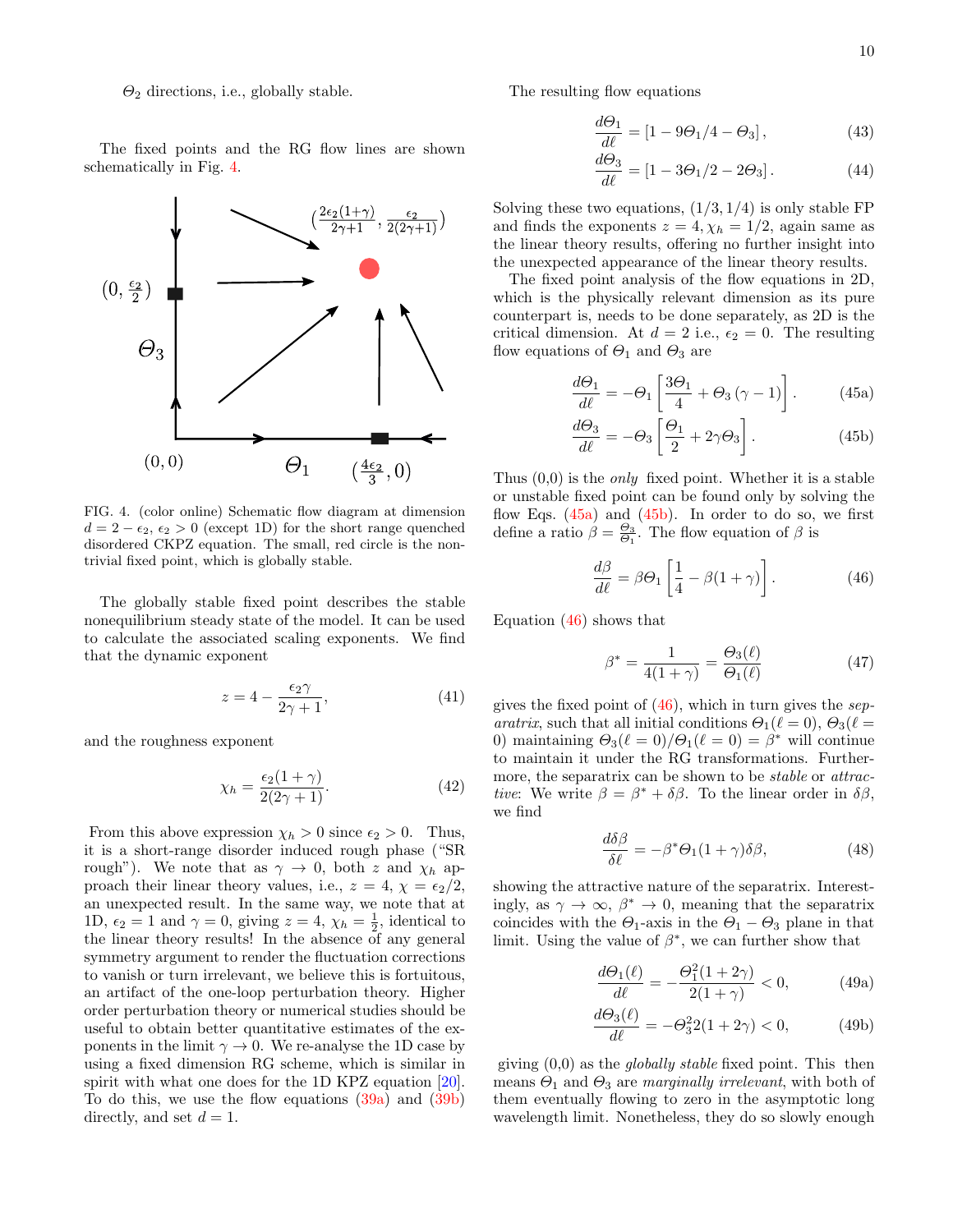to allow for infinite renormalisation of  $\nu_2$ , leading to logarithmic modulations of the linear theory scaling. We work this out explicitly below.

Since the separatrix is attractive, we can use  $\Theta_3(l)$  =  $\beta^* \Theta_1(l)$  in the long wavelength limit in the flow equation [\(45a\)](#page-9-1). We can then solve the resulting effective flow equation for  $\Theta_1(l)$  giving

$$
\Theta_{1l} = \frac{2(1+\gamma)}{1+2\gamma} \frac{1}{\ell}, \ \Theta_{3l} = \frac{1}{2(1+2\gamma)} \frac{1}{\ell}, \tag{50}
$$

is the asymptotic limit  $\ell \to \infty$ . Since  $\ell$  is the logarithm of a physical length scale, we note that both  $\Theta_1(\ell)$  and  $\Theta_3(\ell)$  approach zero logarithmically slowly. Thus, an arbitrary initial condition  $\Theta_1(\ell = 0)$ ,  $\Theta_3(\ell = 0)$  not only flows to the origin, it also flows towards the attractive separatrix in course of its flow to the origin under successive RG transformations. The RG flows in 2D are schematically shown in Fig. [5.](#page-10-0)



<span id="page-10-0"></span>FIG. 5. Schematic RG flow diagram in 2D ( $\epsilon_2 = 0$ ) for the short-range quenched disordered CKPZ equation. The origin  $(0, 0)$  is the only fixed point, which is stable. The inclined straight line is the separatrix having a  $\gamma$ -dependent slope given by Eq. [\(47\)](#page-9-4).

We can now find the scale-dependent  $\nu_2(\ell)$  by assuming  $z = 4$ ,  $\chi_h = 0$ . This gives

$$
\nu_2(\ell) \simeq \nu_2(0) \ell^{\frac{\gamma}{2\gamma+1}}.\tag{51}
$$

However,  $D_2(\ell) \simeq D_2(0)$ , since it has no relevant oneloop fluctuation correction.

These can be used to obtain the variance

$$
\langle h^2(\mathbf{x},t) \rangle \sim \left[ \log(L/a_0) \right]^{1-\frac{\gamma}{1+2\gamma}},\tag{52}
$$

where  $L$  and  $a_0$  are linear system size and small-scale cutoff, respectively. The logarithmic dependence of  $\langle h^2(\mathbf{x}, t) \rangle$  on the system size L in [\(52\)](#page-10-1) implies that at  $d = 2$ , the disordered CKPZ surface is *logarithmically* 

rough ("log rough"). We further see that in the renormalised theory, time-scale  $t$  and length-scale  $r$  are no longer simply related by a dynamic scaling exponent. We in fact find

$$
t \sim r^4 [\log(r/a_0)]^{-\frac{\gamma}{1+2\gamma}} \tag{53}
$$

for large r, signifying breakdown of conventional dynamic scaling due to logarithmic modulations. The dynamics is logarithmically slower than that in the linear theory by an extent that depends upon  $\gamma$ . In the limit  $\gamma = 0$  $(D_T = 0)$ ,  $t \sim r^4$ , same as in the linear theory, which is likely an artifact of our low order perturbation theory; as  $\gamma$  rises, the dynamics gets slower initially, ultimately saturating at  $t \sim r^4 \frac{1}{\sqrt{1-r^2}}$  $\frac{1}{\log(r/a_0)}$  as  $\gamma \to \infty$ , i.e.,  $D_T \gg D_L$ . In the same limit by using [\(52\)](#page-10-1), we obtain  $\langle h^2(\mathbf{x},t) \rangle \sim$  $\sqrt{\log(L/a_0)}$ .

#### 2. Long-range correlated disorder

We now study the scaling properties in the presence of long range quenched disorder, i.e.,  $\alpha < d$ , or  $\mu > 0$ . The flow equations  $(38a)$  and  $(38b)$  show that the critical dimensions of  $\Theta_1 = 2$  but for  $\Theta_3$  is  $2 + \mu > 0$ . Here  $\Theta_1$ has critical dimension lower than  $\Theta_3$ . Therefore, near a fixed point controlled by  $\Theta_3$ ,  $\Theta_1$  is subleading to  $\Theta_3$ , and the leading scaling behavior is described by  $\Theta_3$ . This is similar to our analysis for the long range quenched disordered KPZ equation above. Again, as in the disordered KPZ equation, the disordered CKPZ equation with long range disorder has invariance under inversion of h as an emergent symmetry in the long wavelength limit. Hence, Eq. [\(38b\)](#page-8-6) reduces to

$$
\frac{d\Theta_3}{dl} = \Theta_3 \left[ 2 + \mu - d - \Theta_3 \left\{ 4\gamma (1 - \frac{1}{d}) + 2 \left( \frac{\mu + 2}{d} - 1 \right) \right\} \right].
$$
\n(54)

Notice that Eq.  $(54)$  is identical to the flow equation  $(20)$ in Sec. [IV A 2,](#page-5-3) and hence, the ensuing analysis runs exactly parallel to the one below Eq.  $(20)$  in Sec. [IV A 2.](#page-5-3) To proceed further, we set  $d = 2 + \mu - \epsilon_2$  where  $\epsilon_2 > 0$ and extract the fixed point and the associated scaling exponents to  $\mathcal{O}(\epsilon_2)$ . The flow equation of  $\Theta_3$  reads

<span id="page-10-3"></span><span id="page-10-2"></span>
$$
\frac{d\Theta_3}{d\ell} = \Theta_3 \left[ \epsilon_2 - \frac{1+\mu}{2+\mu} 4\gamma \Theta_3 \right]. \tag{55}
$$

<span id="page-10-1"></span>Unsurprisingly, Eq.  $(55)$  is same as Eq.  $(21)$  in Sec. [IV A 2.](#page-5-3) Equation [\(55\)](#page-10-3) gives  $\Theta_3 = 0$  is an unstable fixed point, but  $\Theta_3 = \Theta_3^* \equiv \frac{\epsilon_2}{4\gamma} \frac{2^2+\mu}{1+\mu}$  is a stable fixed *point* for any  $\gamma > 0$ . As before, the scaling exponents are calculated at the stable fixed point  $\Theta_3^*$ . We find the dynamic exponent

$$
z = 4 - \frac{\epsilon_2}{2\gamma} \frac{\gamma(1+\mu) - 1}{1+\mu} \tag{56}
$$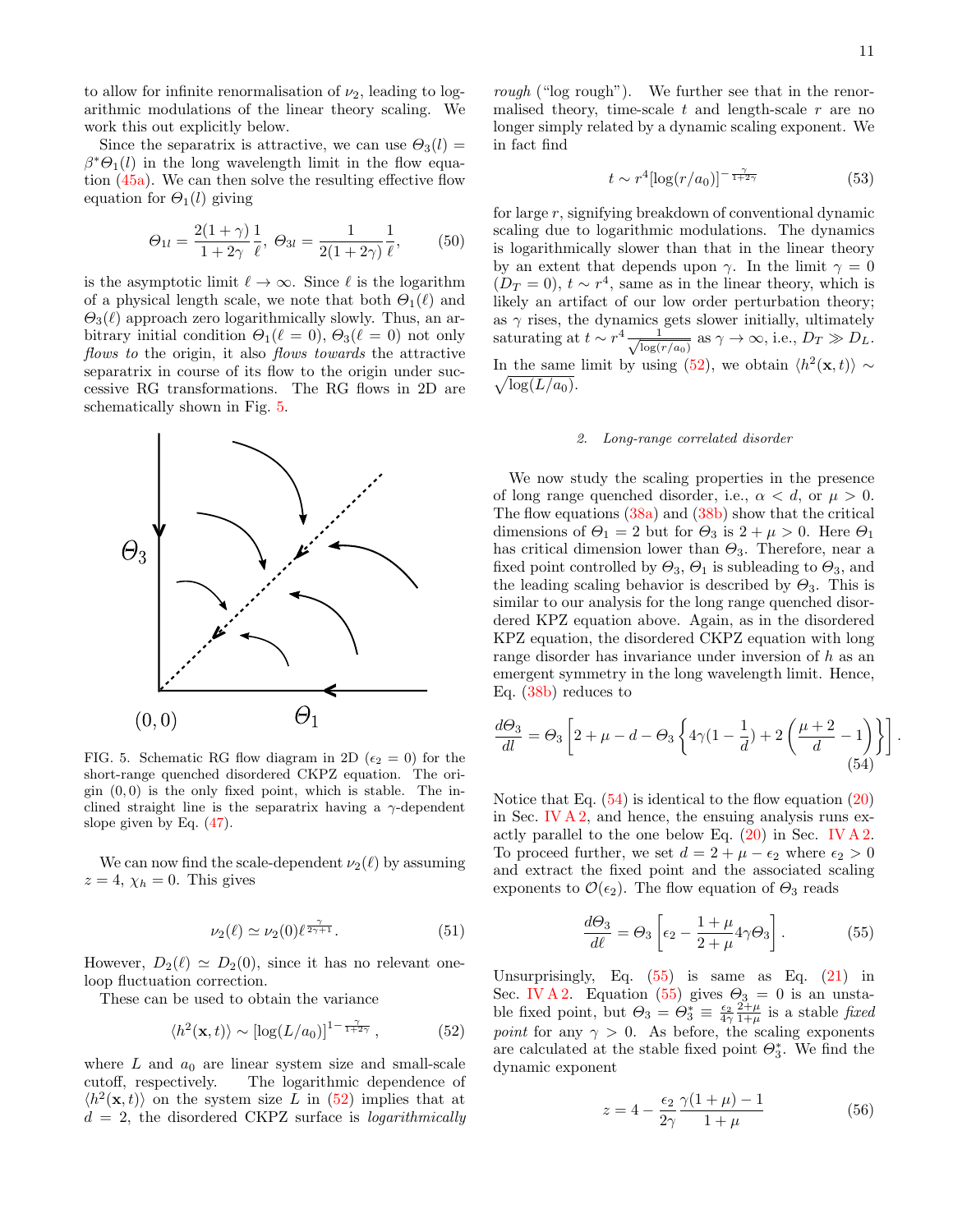which is less than 4. Thus, the dynamics is faster than in the linear theory. Further, the roughness exponent

<span id="page-11-0"></span>
$$
\chi_h = \frac{\epsilon_2}{4} [1 + \frac{1}{\gamma (1 + \mu)}] - \frac{\mu}{2}.
$$
 (57)

Clearly, both  $z$  and  $\chi$  depends explicitly on and vary continuously with  $\gamma$ . As  $\gamma \to \infty$ ,  $z = 4 - \epsilon_2/2$ ,  $\chi_h =$  $\epsilon_2/4 - \mu/2$ . On the other hand, if  $\gamma \to 0$ , i.e.,  $D_T \ll D_L$ , both z and  $\chi_h$  diverge, an unexpected result reminiscent of what we have found in the analogous analysis for the long range disordered KPZ equation. At 1D, necessarily  $\gamma = 0$ , the flow of  $\Theta_3$  reads same as [\(27\)](#page-6-6)

$$
\frac{d\Theta_3}{d\ell} = \Theta_3 \epsilon_2. \tag{58}
$$

Equation [\(58\)](#page-11-1) surprisingly has no stable FP, so it cannot describe stable scaling behaviour at 1D, which we believe just as an artifact of our one-loop calculations. To investigate this further, we perform a fixed dimension RG akin to the 1D KPZ equation [\[20\]](#page-18-17). In this scheme flow Eq. [\(54\)](#page-10-2) has a fixed point  $\Theta_3^* = \frac{d}{2} \cdot \frac{2+\mu-d}{2\gamma(d-1)+2+\mu-d}$  at a (fixed) dimension  $d$ , which is a stable fixed point. We calculate the exponents at this fixed point are

$$
z = 4 - \frac{(2 + \mu - d)[2\gamma(d - 1) + \mu - d]}{2[2\gamma(d - 1) + 2 + \mu - d]},
$$
\n(59a)

$$
\chi_h = \frac{2-d}{2} - \frac{(2+\mu-d)[2\gamma(d-1)+\mu-d]}{4[2\gamma(d-1)+2+\mu-d]}.
$$
 (59b)

Thus the scaling exponents depend explicitly on  $\gamma$ . These results reveal the generally expected existence of a stable scaling regime parametrised by  $\gamma$  different from the linear theory scaling.

We give a plot of the scaling exponents, showing their dependence on the disorder parameter  $\gamma$  in Fig. [6.](#page-11-2)

For  $d = 1$  with  $\gamma = 0$ , the value of the fixed point is  $\Theta_3 = 1/2$  and exponents are  $z = 4 - \frac{\mu - 1}{2}$  and  $\chi_h =$  $\frac{1}{2} - \frac{\mu - 1}{4}$  using the values of [\(59a\)](#page-11-3) and [\(59b\)](#page-11-4).

Similar to the disordered KPZ equation with long range quenched disorder, both smooth and rough phases are possible for  $d < 2 + \mu$ , as can be seen from Eq. [\(57\)](#page-11-0), obtained from an  $\epsilon_1$  expansion RG, and from Eq. [\(59b\)](#page-11-4), obtained by using a fixed dimension RG method. As  $\gamma$ is varied, the system can undergo a transition between a smooth with  $\chi_h < 0$  and a rough  $\chi_h > 0$  phase. The transition line in the  $\mu - d$  plane can be found from the condition  $\chi_h = 0$ , and is parametrised by  $\gamma$ . The equation of this line obtained from an  $\epsilon_2$  expansion RG is given by

$$
d = 2 + \mu - \frac{2\mu\gamma(1+\mu)}{\gamma(1+\mu) + 1}.
$$
 (60)

The same obtained from a fixed dimension RG scheme is given by

$$
2 - d = \frac{(2 + \mu - d)[2\gamma(d - 1) + \mu - d]}{2[2\gamma(d - 1) + 2 + \mu - d]}.
$$
 (61)

As expected and similar to the quenched disordered KPZ equation studied above, the location of these lines in the  $\mu - d$  plane depend explicitly on  $\gamma$ . The surface is logarithmically rough on the line  $\chi_h = 0$ . The dynamic exponent z on this line will be  $4 - \frac{\mu[\gamma(1+\mu)-1]}{\gamma(1+\mu)+1}$  by using [\(60\)](#page-11-5) for  $\epsilon_2$  expansion case or  $2+d$  by using [\(61\)](#page-11-6) for fixed dimension RG case.

<span id="page-11-1"></span>

<span id="page-11-3"></span><span id="page-11-2"></span>FIG. 6. (color online) The scaling exponents are plotted as functions of  $\gamma$  to compare between the results found from oneloop  $\epsilon_2$  expansion RG and fixed dimension RG. Here, suffix  $\epsilon_2$  indicates scaling exponents obtained from an  $\epsilon_2$ -expansion, whereas suffix  $FD$  indicates fixed dimension RG results. We have set  $d = 2$ ,  $\mu = 1$ .

<span id="page-11-4"></span>We find that at 2D,  $\epsilon_2 = \mu$  in the  $\epsilon_2$ -expansion method, and hence from [\(57\)](#page-11-0)  $\chi_h = \frac{\mu}{4}[-1 + \frac{1}{\gamma(1+\mu)}]$ . We further note that again in the fixed dimension RG method, by using  $d = 2$ , [\(59b\)](#page-11-4) gives  $\chi_h = -\frac{\mu(2\gamma + \mu - 2)}{4(2\gamma + \mu)}$  $\frac{(2\gamma+\mu-2)}{4(2\gamma+\mu)}$ . On the whole, these show that  $\chi_h$  can be negative depending on values of  $\gamma$  and  $\mu$ . This means that the surface can be smooth due to presence of long range disorder instead of logarithmically rough in pure CKPZ case.

Precisely at dimension  $d = 2 + \mu$ , the flow equation of  $g_2$  is

<span id="page-11-7"></span>
$$
\frac{d\Theta_3}{d\ell} = -\frac{1+\mu}{2+\mu} 4\gamma \Theta_3^2.
$$
 (62)

Equation  $(62)$ , which has the same structure as  $(34)$ , reveals that  $\Theta_3(\ell)$  is marginally irrelevant and it flows to zero with increasing of  $\ell$ ; in fact  $\Theta_3 = 0$  is the only fixed point, which is stable. Furthermore,  $\Theta_3(\ell)$  scales as  $\frac{2+\mu}{4\gamma(1+\mu)}\frac{1}{\ell}$  in the limit of large renormalisation time length ( $\ell$ ), same as the behaviour of  $g_3(\ell)$  for large  $\ell$  in Sec. [IV A 2](#page-5-3) above. This behaviour of coupling constant realises the leading sacling: dynamic exponent  $z = 4$ and roughness exponent  $\chi_h = -\mu/2$ . This in turn gives breakdown of conventional dynamic scaling with

$$
t \sim r^4 (\log(r/a_0))^{-\frac{\gamma(1+\mu)-1}{2\gamma(2+\mu)}},\tag{63}
$$

<span id="page-11-6"></span><span id="page-11-5"></span>meaning the dynamics is logarithmically faster than the linear theory. Furthermore, the extent of "logarithmic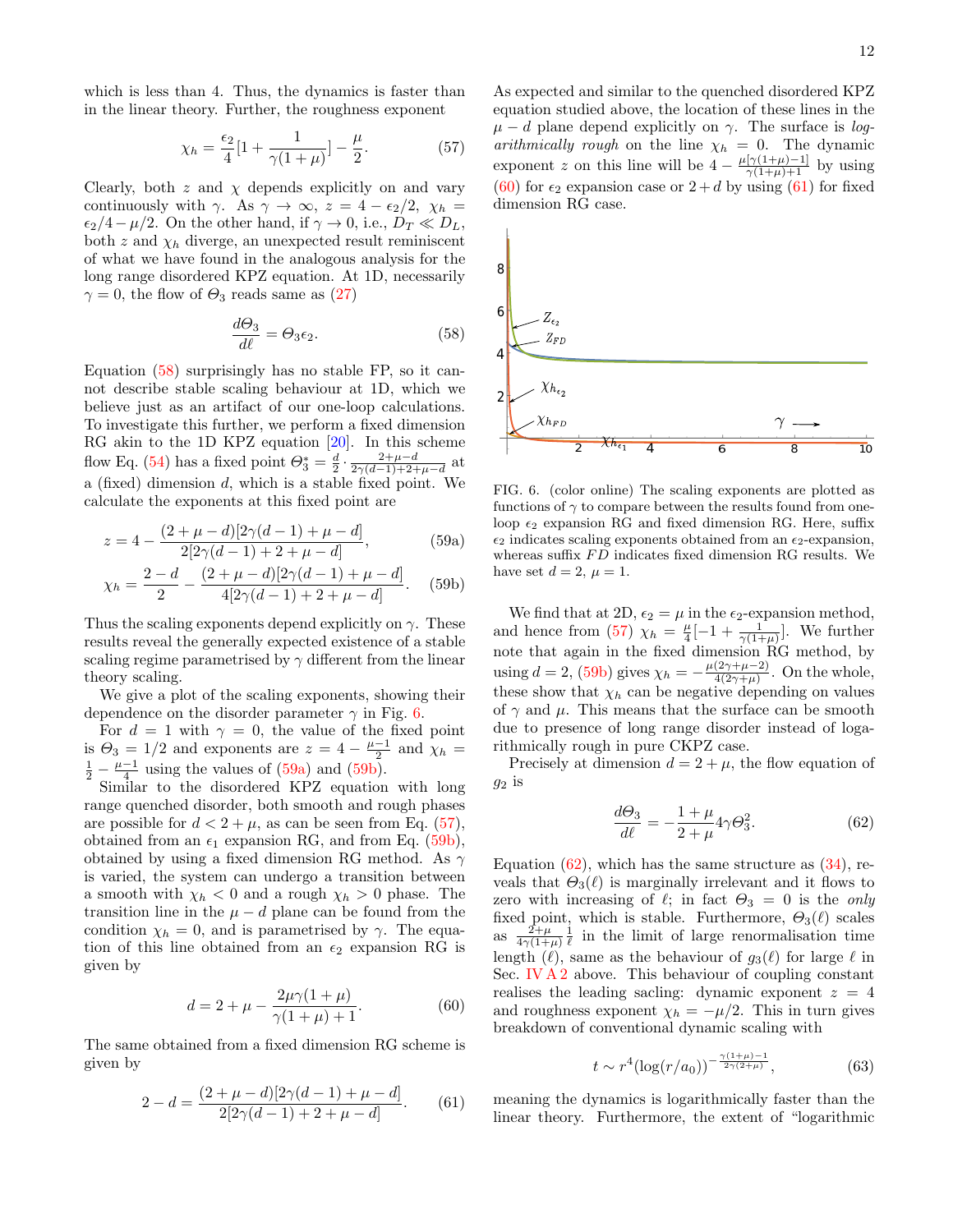speeding up" vis-a-vis the linear theory depends explicitly on  $\gamma$ , and also unsurprisingly on  $\mu$ . The variance of h at  $d = 2 + \mu$  is

$$
\langle h^2(\mathbf{x},t) \rangle \simeq \int_{1/L}^{1/a} \frac{d^{2+\mu}\mathbf{q}}{q^2} [\log(1/q)]^{-\frac{\gamma(1+\mu)-1}{2\gamma(2+\mu)}}. \qquad (64)
$$

The above expression says that variance does not diverge for large L.

So far we have studied  $\mu > 0$  above. In principle, one may also consider the case  $\mu < 0$ . This choice makes  $\Theta_3$  subdominant to  $\Theta_1$  at all dimensions, making the model identical to the pure CKPZ equation in the long wavelength limit. In fact, as in the case of quenched disorder KPZ equation above, the  $\mu < 0$  case for the CKPZ equation is statistically identical to the pure ckpz case in the long wavelength limit. Interestingly, the  $\mu = 0$  case for the quenched disordered KPZ equation is statistically identical to the pure KPZ equation in the long wavelength limit; in contrast, the  $\mu = 0$  case for the quenched disordered CKPZ equation belongs to a new universality class different from the pure CKPZ equation. This amply highlights the role of the conservation law in determining the universality classes in driven diffusive systems.

We summarise our results on the disordered CKPZ equation in the form of a phase diagram in Fig. [7](#page-12-1) showing all the possible phases in  $\mu - d$  plane.



<span id="page-12-1"></span>FIG. 7. (color online) Schematic phase diagram of the disordered CKPZ equation in the  $\mu - d$  plane. The broken blue line divides disorder induced rough and smooth phases, and depends on disorder parameter  $\gamma$ ; here this line is schematically drawn for  $\gamma = 1$ ).

We thus obtain the scaling exponents varying continuously with  $\gamma$  for both the short and long range disorder cases.

We summarise our results on the scaling exponents of the quenched disordered KPZ and CKPZ equations in the following Table [I](#page-13-0) and Table [II.](#page-13-1)

# <span id="page-12-0"></span>V. SUMMARY AND OUTLOOK

In summary, we have studied the universal scaling properties of the KPZ and conserved KPZ equations coupled to orientational quenched disorders. We have chosen a particular form of disorder that couples with the local gradient of the height field, i.e., the disorder is sensitive to the local height nonuniformity. It is described by a zero-mean Gaussian distributed quenched vector field V. Vector V can in general have both irrotational and solenoidal parts. This is reflected in the variance of  $V(k)$ having parts proportional to the transverse  $P_{ij}(\mathbf{k})$  and longitudinal projection operator  $Q_{ij}(\mathbf{k})$ , with amplitudes  $D_T$  and  $D_L$ , respectively. This allows us to define a dimensionless number  $\gamma \equiv D_T/D_L$ . We have studied the scaling properties of the models for both spatially short and long ranged quenched disorders by using a one-loop perturbative RG scheme.

For each of the models, we have calculated the relevant scaling exponents, i.e., the roughness exponent  $\chi_h$ and dynamic exponent z. For instance, we find that the disordered KPZ equations with short ranged quenched disorder belongs to the well-known KPZ equation only, i.e., the disorder is irrelevant in the RG sense. Unsurprisingly,  $d = 2$  remains the lower critical dimension of the model, just as it is for the pure KPZ equation. For long range disorder, the model no longer belongs to the KPZ universality class; a new universality class emerges, with the pure KPZ nonlinear term being irrelevant in the RG sense. Our result on long range orientational order induced by long range quenched disorder, when h is considered as a phase, is theoretically intriguing, and should stimulate further work on disordered active XY models. The asymptotic long wavelength scaling is controlled by the disorder nonlinearity only, and the associated scaling exponents depend explicitly on  $\gamma$  and  $\mu$ ; the latter parameter characterises the spatial scaling of the disorder variance. In contrast, for the disordered CKPZ equation, even with short range disorder we find that a new universality class emerges at dimension  $d \leq 2$ ; the scaling exponents are calculated by using a one-loop expansion, which depend explicitly on  $\gamma$ . Further,  $d = 2$  is now the upper critical dimension, as in the pure CKPZ equation. For long range disorder, the pure CKPZ nonlinearity is irrelevant in the RG sense; the asymptotic long wavelength properties are controlled by the disorder nonlinearity only. This is exactly analogous to the universality in the quenched disordered KPZ with long range disorder. We show that as  $\mu > 0$  is varied, both the quenched disordered KPZ and CKPZ equations can have a transition between a rough phase and a smooth phase. Lastly, the scaling exponents, which are calculated at the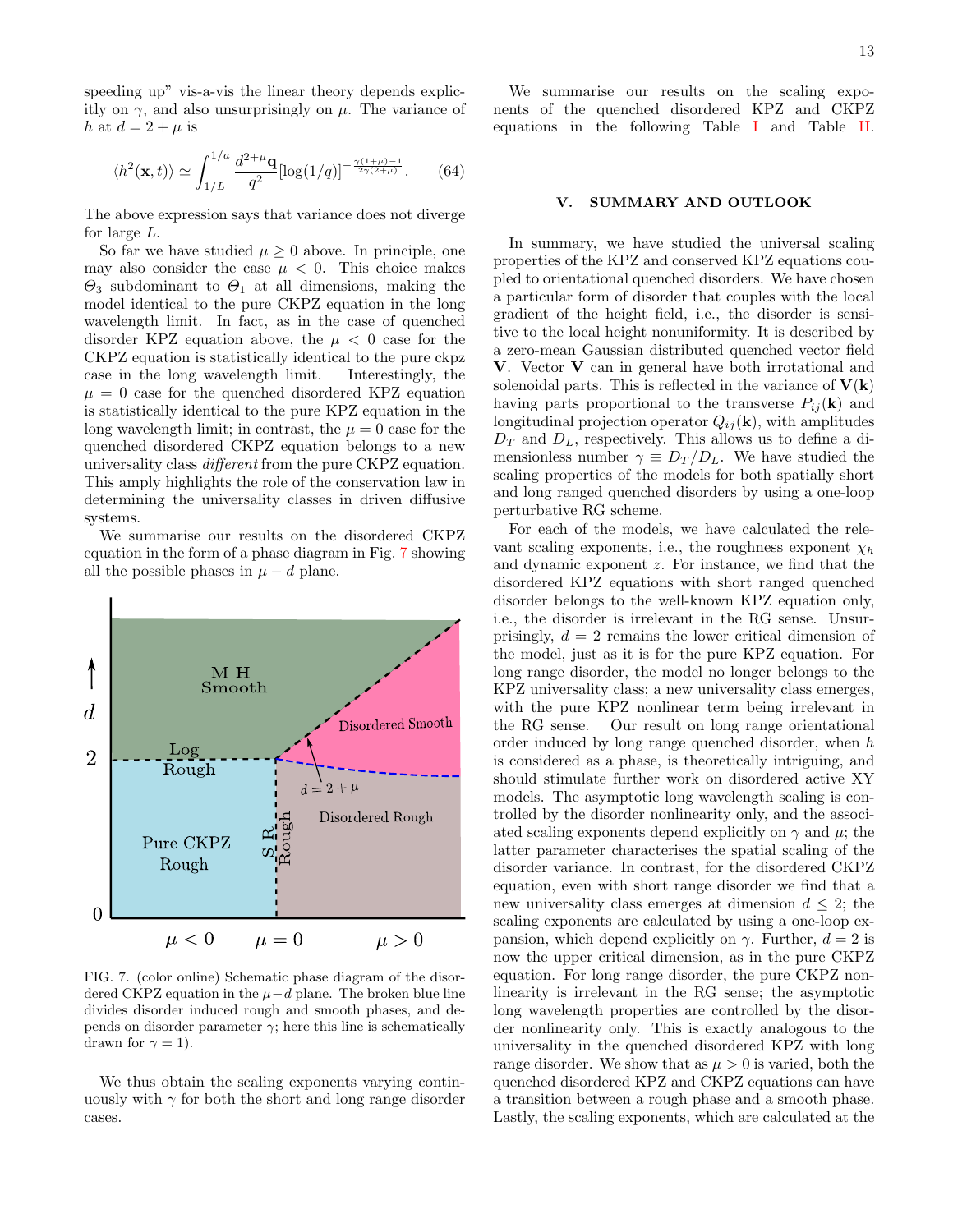| Disordered KPZ equation |                                                    |                 |                                 |                                                                                                                       |                                                            |  |  |  |  |  |
|-------------------------|----------------------------------------------------|-----------------|---------------------------------|-----------------------------------------------------------------------------------------------------------------------|------------------------------------------------------------|--|--|--|--|--|
|                         | $\mu = 0$ : uncorrelated disorder                  |                 | $\mu > 0$ : correlated disorder |                                                                                                                       |                                                            |  |  |  |  |  |
|                         | Dimension Exponents                                | Possible phases |                                 | Dimension Exponents                                                                                                   | Possible phases                                            |  |  |  |  |  |
| d < 2                   | Pure KPZ result: disor- Rough                      |                 |                                 | $d < 2 + \mu$ $\epsilon_1$ expansion: '                                                                               | induced<br>Disorder                                        |  |  |  |  |  |
|                         | der irrelevant. At $d=1$ ,                         |                 |                                 |                                                                                                                       | rough and smooth                                           |  |  |  |  |  |
|                         | $z = 3/2$ and $\chi_h = 1/2$ .                     |                 |                                 | $z = 2 - \frac{\epsilon_1}{2\gamma} \frac{\gamma(1+\mu)-1}{(1+\mu)},$                                                 | possible. At the tran-                                     |  |  |  |  |  |
|                         |                                                    |                 |                                 | $\chi_h = \frac{\epsilon_1}{4} [1 + \frac{3 + \mu}{\gamma (1 + \mu)}] - \frac{\mu}{2}.$                               | sition $\chi_h = 0$ with $z =$                             |  |  |  |  |  |
|                         |                                                    |                 |                                 |                                                                                                                       | $2 + \frac{\mu[1-\gamma(1+\mu)]}{3+\mu+\gamma(1+\mu)}$ and |  |  |  |  |  |
|                         |                                                    |                 |                                 | Fixed dimension RG:                                                                                                   | $z = d + \frac{d(2+\mu-d)}{2\gamma(d-1)+2+\mu-d}$          |  |  |  |  |  |
|                         |                                                    |                 |                                 | $z = 2 - \frac{(2+\mu-d)[2\gamma(d-1)+\mu-d]}{2[2\gamma(d-1)+2+\mu-d]},$                                              | for $\epsilon_1$ expansion and                             |  |  |  |  |  |
|                         |                                                    |                 |                                 |                                                                                                                       | fixed dimension RG                                         |  |  |  |  |  |
|                         |                                                    |                 |                                 | $\chi_h = \frac{2-d}{2} - \frac{(2+\mu-d)[2\gamma(d-1)+\mu+d]}{4[2\gamma(d-1)+2+\mu-d]}$ case respectively.           |                                                            |  |  |  |  |  |
|                         |                                                    |                 |                                 |                                                                                                                       |                                                            |  |  |  |  |  |
|                         | $d = 2 =$ Pure KPZ result.                         | Rough           |                                 | $d = 2 +  z = 2, \chi_h = -\mu/2.$                                                                                    | Smooth                                                     |  |  |  |  |  |
| $d_{lc}$                |                                                    |                 | $\mu = d_{uc}$                  |                                                                                                                       |                                                            |  |  |  |  |  |
| d > 2                   |                                                    |                 |                                 | EW result: $z = 2$ , $\chi_h =  \text{Smooth and rough}  d > 2 + \mu$ EW result: $z = 2$ , $\chi_h = \frac{2-d}{2}$ . | Smooth                                                     |  |  |  |  |  |
|                         | $\frac{2-d}{2}$ , or the scaling with a roughening |                 |                                 |                                                                                                                       |                                                            |  |  |  |  |  |
|                         | exponents of the per- transition                   |                 |                                 |                                                                                                                       |                                                            |  |  |  |  |  |
|                         | tubatively inaccessible                            |                 |                                 |                                                                                                                       |                                                            |  |  |  |  |  |
|                         | rough.                                             |                 |                                 |                                                                                                                       |                                                            |  |  |  |  |  |

<span id="page-13-0"></span>TABLE I. Scaling exponents for the disordered KPZ equation as obtained from both  $\epsilon_1$ -expansion and fixed dimension RG.

| Disordered CKPZ equation          |                                                                                                                                                               |                 |                                 |                                                                                                                                                                                                                                                                                                                                                                                   |                                                                                                                                                                                                                  |  |  |  |  |
|-----------------------------------|---------------------------------------------------------------------------------------------------------------------------------------------------------------|-----------------|---------------------------------|-----------------------------------------------------------------------------------------------------------------------------------------------------------------------------------------------------------------------------------------------------------------------------------------------------------------------------------------------------------------------------------|------------------------------------------------------------------------------------------------------------------------------------------------------------------------------------------------------------------|--|--|--|--|
| $\mu = 0$ : uncorrelated disorder |                                                                                                                                                               |                 | $\mu > 0$ : correlated disorder |                                                                                                                                                                                                                                                                                                                                                                                   |                                                                                                                                                                                                                  |  |  |  |  |
| Dimension                         | Exponents                                                                                                                                                     | Possible phases | Dimension                       | Exponents                                                                                                                                                                                                                                                                                                                                                                         | Possible phases                                                                                                                                                                                                  |  |  |  |  |
| $d = 1$                           | $\langle \epsilon_2 \rangle$ expansion with $\epsilon_2 = \sqrt{\text{Rough}}$                                                                                |                 | $d < 2 + \mu$                   | $\epsilon_2$ expansion: $\epsilon$                                                                                                                                                                                                                                                                                                                                                | Disorder<br>in-                                                                                                                                                                                                  |  |  |  |  |
| $d_{uc}=2$                        | 1:<br>$z=4-\frac{\epsilon_2\gamma}{2\gamma+1},$<br>$\chi_h = \frac{\epsilon_2(1+\gamma)}{2(2\gamma+1)}.$<br>Fixed dimension RG:<br>$z = 4$ , $\chi_h = 1/2$ . |                 |                                 | $z = 4 - \frac{\epsilon_2}{2\gamma} \frac{\gamma(1+\mu)-1}{1+\mu},$<br>$\chi_h = \frac{\epsilon_2}{4} [1 + \frac{1}{\gamma(1+u)}] - \frac{\mu}{2}.$<br>Fixed dimension RG:<br>$z = 4 - \frac{(2+\mu-d)[2\gamma(d-1)+\mu-d]}{2[2\gamma(d-1)+2+\mu-d]},$<br>$\left \chi_h = \frac{2-d}{2} - \frac{(2+\mu-d)[2\gamma(d-1)+\mu-d]}{4[2\gamma(d-1)+2+\mu-d]} \right $ for fixed dimen- | duced rough and<br>smooth possible.<br>At the transi-<br>tion $\chi_h = 0$ with<br>$z = 4 - \frac{\mu[\gamma(1+\mu)-1]}{\gamma(1+\mu)+1}$<br>for $\epsilon_2$ expansion<br>case and $z = 2 + d$<br>sion RG case. |  |  |  |  |
| $d=2=d_{uc}$                      | $z = 4$ and $\chi_h = 0$ with Logarithmic rough $d = 2 + \mu =  z  = 4$ , $\chi_h = -\mu/2$                                                                   |                 |                                 |                                                                                                                                                                                                                                                                                                                                                                                   | Smooth                                                                                                                                                                                                           |  |  |  |  |
|                                   | logarithmic roughness. or smooth                                                                                                                              |                 | $d_{uc}$                        |                                                                                                                                                                                                                                                                                                                                                                                   |                                                                                                                                                                                                                  |  |  |  |  |
| d > 2                             | MH result: $z = 4$ , $\chi_h =  \text{Smooth} $<br>$rac{2-d}{2}$ .                                                                                            |                 | $d > 2 + \mu$                   | MH result: $z = 4$ , $\chi_h = \frac{2-d}{2}$ .                                                                                                                                                                                                                                                                                                                                   | Smooth                                                                                                                                                                                                           |  |  |  |  |

<span id="page-13-1"></span>TABLE II. Scaling exponents for the disordered CKPZ equation as obtained from both  $\epsilon_2$ -expansion and fixed dimension RG.

one-loop order, depend explicitly on  $\gamma$  and  $\mu$ .

Beyond the specific results, we find the surprising generic conclusion that whenever quenched disorders are relevant (in the RG sense), the parameter  $\gamma$  enters into the expressions of the scaling exponents. Since  $\gamma$  can in principle vary continuously (between zero and infinity), so do the scaling exponents and hence does the universality class itself. We thus find continuously varying universality, induced by quenched disorder, in the two models that we considered. Furthermore, the existence of continuously varying universality appears to be quite robust: it exists with (CKPZ) or without (KPZ) a conservation law, so long as the quenched disorder itself remains relevant

in the RG sense. We can relate this with the symmetry of the disorder distribution:  $\gamma$  is the parameter that determines the relative strengths of the transverse and longitudinal parts of the disorder variance. Thus varying  $\gamma$  effectively means variation of the local alignment of  $V(q)$  with respect to q. This continuous variation of the universality class is in fact more robust than our results perhaps imply. Since the variance of a quenched disordered vector field can generally be a combination of transverse and longitudinal parts, a dimensionless parameter like  $\gamma$  automatically arises, which remains a free parameter, continuously varying universal properties are generically expected so long as the quenched disorder re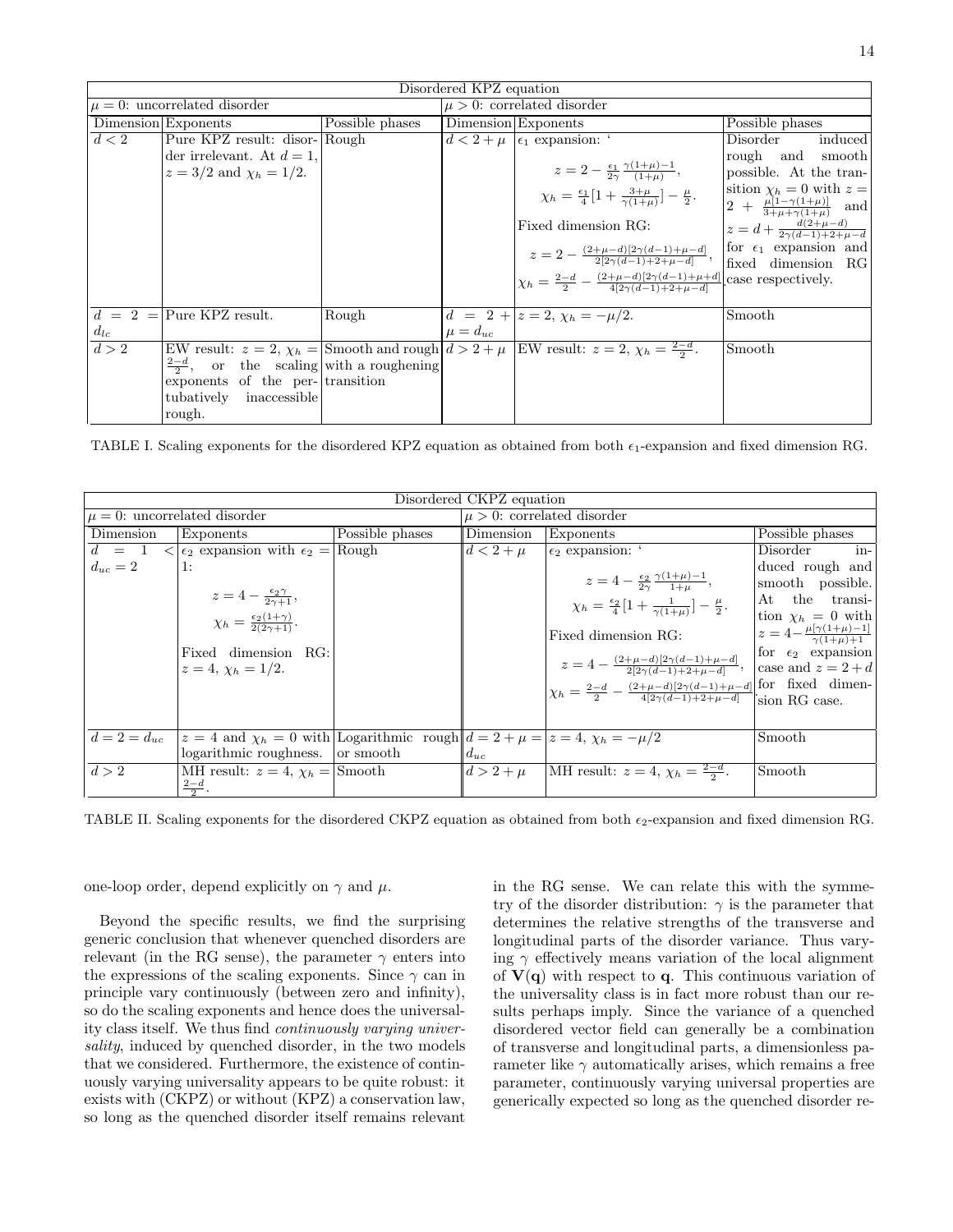mains relevant in the RG sense. These results may be tested by designing and simulating appropriate agentbased models coupled to a vector quenched disorder field with specified distributions. Do these results apply to annealed disorders as well? As shown in Appendix [D,](#page-16-3) the CKPZ equations, when driven by vector fields with linear dynamics show this behaviour. Preliminary results on the KPZ equation driven by an annealed disorder field also shows similar behaviour (not shown here). This however comes with a caveat. An annealed field has a dynamics, which is not necessarily linear in general. We have assumed a linear dynamics for the annealed field only for simplicity. In general nonlinear terms should be present, which may or may not be relevant in the RG sense. If it is relevant, then there is a possibility the dynamics of the annealed disorder field is renormalized, and that a parameter equivalent to  $\gamma$  may acquire specific RG fixed point value(s), instead of being a free, continuously varying parameter. Thus it is possible that the resulting universality class of the height field (or in general a dynamical field driven by the annealed disorder) will not vary continuously. However, in the event the nonlinear effects in the dynamics of the annealed field are irrelevant, we expect continuously varying universality class to follow, as we have already found in the CKPZ equation with annealed disorder. We therefore conclude that, the existence of continuously varying universality classes with a vector quench disorder field is likely to be more generic than its annealed counterparts. Lastly, we caution the reader that the continuously varying universality class observed with quenched disorder here does not hold for any kind of quenched disorder, even if the disorder is relevant in the RG sense. This is because, in order for this result to hold, there must a free dimensionless parameter like  $\gamma$  in the disorder distribution. Not all quench disorder distributions may allow this. For instance, there is no scope of this in the recent studies on quenched columnar disordered KPZ equation [\[17,](#page-18-14) [18\]](#page-18-15), since the disorder there is a scalar.

Our results may be verified by direct numerical simulations of the stochastically driven equations of motion, which may be conveniently done by using pseudospectral methods [\[9\]](#page-18-7). It would be interesting to develop equivalent quenched disordered agent-based lattice-gas models, in terms of a height field or a phase field, which may be studied by using Monte-Carlo simulations and explore and validate the RG results above. We hope our studies will provide new impetus in these directions.

Apart from their obvious theoretical interests, our results have experimental implications as well. For instance, a possible physical origin of the (vector) quenched disorder is the underlying disordered substrates. The substrates, if not very carefully prepared, may have different patches, characterised by different values of the parameter  $\gamma$ . For sufficiently large patches, each such patch should be characterised by scaling exponents parametrised by  $\gamma$ . If the experimental measurements are done on a region that includes may such patches having

different  $\gamma$ , the measured correlation functions are not likely to show any clean scaling, but should rather display a broadening of the measured values of the scaling exponents, or a kind of smeared scaling behaviour. We hope our studies here will provide further impetus to research along these lines in the future.

## VI. ACKNOWLEDGEMENT

A.B. thanks the SERB, DST (India) for partial financial support through the MATRICS scheme [file no.: MTR/2020/000406].

## Appendix A: Generating functional

The generating functional of the disordered KPZ or CKPZ equation has the form [\[30,](#page-18-27) [34–](#page-18-31)[36\]](#page-18-32)

$$
\mathbb{Z} = \int_{\mathbf{x},t} \mathcal{D}\hat{h} \mathcal{D}h \mathcal{D}V e^{-S[\hat{h},h,V]}.
$$
 (A1)

Here  $S$  is the *action functional* and it contains two parts: (i) harmonic  $(S_H)$  (ii) anharmonic  $(S_A)$ . Field  $\hat{h}(\mathbf{x},t)$  is the dynamic conjugate field of  $h(\mathbf{x}, t)$  [\[30\]](#page-18-27).

We here write the down the explicit forms of the action functionals for the disordered KPZ and CKPZ equations.

## <span id="page-14-0"></span>1. Disordered KPZ equation

The action functional is constructed by using Eq. [\(12\)](#page-3-1) and averaging over the Gaussian-distributed noise  $\xi_h$ . We get

$$
S_{H}^{\text{KPZ}} = \int_{\mathbf{x},t} \left[ -D_{1}\hat{h}\hat{h} + \hat{h}\left(\partial_{t} - \nu_{1}\nabla^{2}\right)h \right] + \int_{\mathbf{x},\mathbf{x'}} \frac{V_{i_{x}}V_{j_{x'}}}{4[D_{T}P_{ij} + D_{L}Q_{ij}||x - x'|^{-\alpha}}, \quad (A2)
$$

$$
S_A^{\text{KPZ}} = \int_{\mathbf{x},t} -\hat{h} \left[ \frac{\lambda_1}{2} (\mathbf{\nabla} h)^2 + \kappa_1 (\mathbf{V} . \mathbf{\nabla} h) \right], \tag{A3}
$$

where  $S_H^{\text{KPZ}}$  and  $S_A^{\text{KPZ}}$  are, respectively, the harmonic and anhamornic parts of the action functional.

## 2. Disordered CKPZ equation

The action functional is constructed by using [\(14\)](#page-3-3) and then averaging over the Gaussian-distributed noise  $\eta_h$ .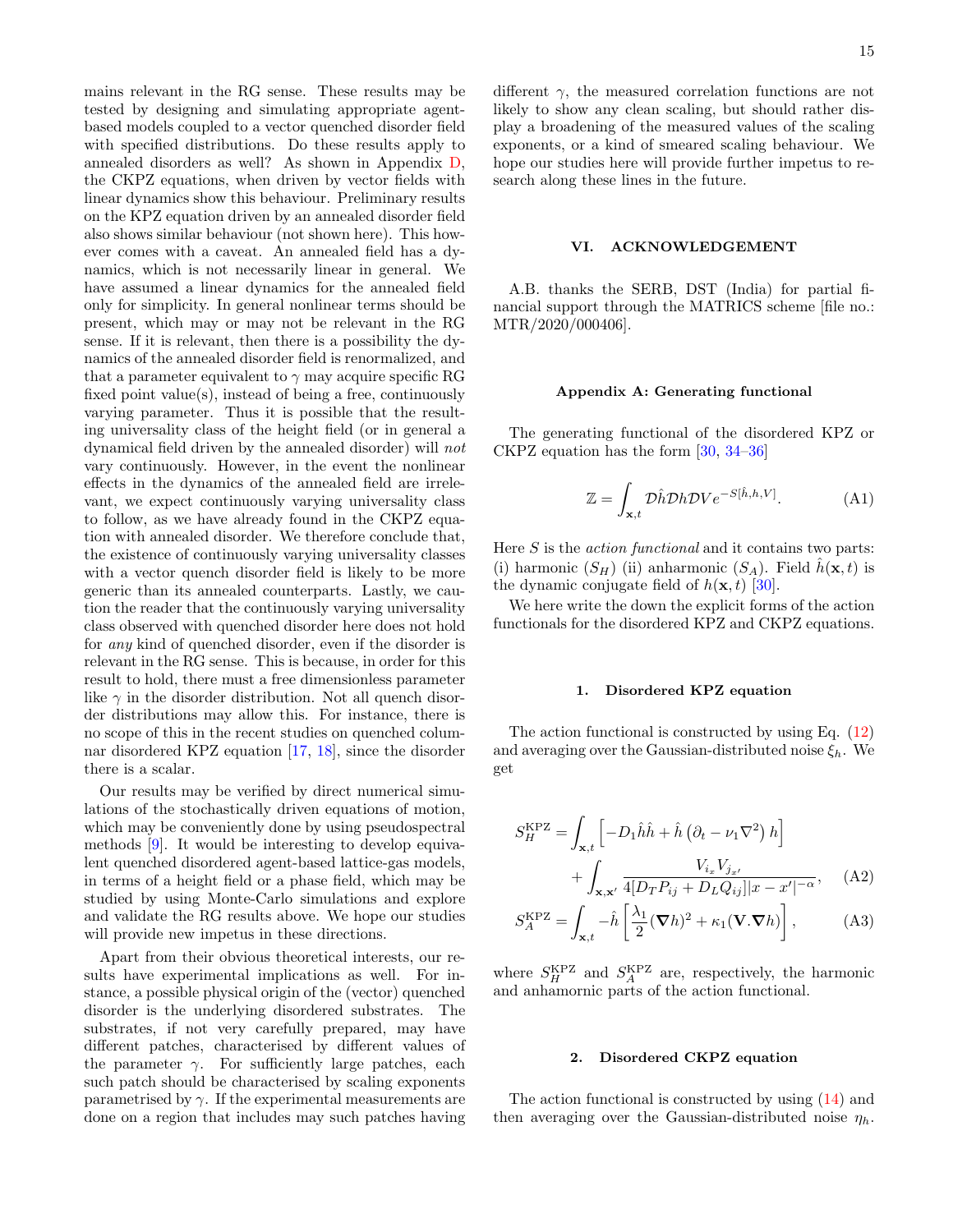We get

$$
S_H^{\text{CKPZ}} = \int_{\mathbf{x},t} \left[ -D_2(-\nabla^2)\hat{h}\hat{h} + \hat{h}\left(\partial_t + \nu_2\nabla^4\right)h \right] + \int_{\mathbf{x},\mathbf{x}'} \frac{V_{i_x}V_{j_{x'}}}{4[D_T P_{ij} + D_L Q_{ij}||x - x'|^{-\alpha}}, \quad \text{(A4)}
$$

$$
S_A^{\text{CKPZ}} = \int_{\mathbf{x},t} -\hat{h} \left[ \frac{\lambda_2}{2} \nabla^2 (\nabla h)^2 + \kappa_2 \nabla^2 (\mathbf{V}.\nabla h) \right], \text{ (A5)}
$$

where  $S_H^{\text{CKPZ}}$  and  $S_H^{\text{CKPZ}}$  are the harmonic and anharmonic parts of the action functional.

## Appendix B: Harmonic theory

In this Section, we consider the harmonic parts of the action functionals, which correspond to the linear parts of the underlying stochastically driven equations of motion.

#### <span id="page-15-1"></span>1. Disordered KPZ equation

The propagator and correlator of  $h$  in the Fourier space can be obtained from action  $(A2)$ . These are

$$
\langle \hat{h}_{-\mathbf{k},-\omega} h_{\mathbf{k},\omega} \rangle = \frac{1}{-i\omega + \nu_1 k^2},\tag{B1a}
$$

$$
\langle |h_{\mathbf{q},\omega}|^2 \rangle = \frac{2D_1}{\omega^2 + \nu_1^2 k^4}.
$$
 (B1b)

We thus get dynamic exponent  $z = 2$  at all dimensions. The equal-time correlator in real space

$$
C(r) \equiv \langle [h(\mathbf{x},t) - h(\mathbf{x}',t)]^2 \rangle = 2 \int \frac{d^d \mathbf{k}}{(2\pi)^d} \frac{D_1[1 - e^{i\mathbf{k} \cdot [\mathbf{x} - \mathbf{x}']}}{\nu_1 k^2},
$$
\n(B2)

for large  $r \equiv |\mathbf{x} - \mathbf{x}'|$ . Following [\(1\)](#page-1-3), we conclude that  $\chi_h = \frac{2-d}{2}$ . Therefore,  $\chi_h = 1/2$  at 1D and  $\chi_h = 0$  at 2D in the Gaussian theory, or in the linearized equation  $(12).$  $(12).$ 

#### <span id="page-15-3"></span>2. Disordered CKPZ equation

The bare propagator and correlator of h in Fourier space can be obtained from the harmonic part of action [\(A4\)](#page-15-4). These are

$$
\langle \hat{h}_{-\mathbf{k},-\omega} h_{\mathbf{k},\omega} \rangle = \frac{1}{-i\omega + \nu_2 k^4}.
$$
 (B3a)

$$
\langle |h_{\mathbf{q},\omega}|^2 \rangle = \frac{2D_2k^2}{\omega^2 + \nu_2^2 k^8}.
$$
 (B3b)

Here  $z = 4$ , and the equal-time correlator  $C(r)$  for this case in real space can be defined similarly as eq. [\(B2\)](#page-15-5)

<span id="page-15-4"></span>

<span id="page-15-6"></span>FIG. 8. (i) Bare two point functions: a. propagator, b. correlator, c. disorder correlator. Figures  $(ii) - (v)$  give the Feynman diagrams for the one-loop corrections in the theory; the one-loop diagrams have the same structure for in both the disordered KPZ and CKPZ equations, though their values differ (see text). Figure  $(ii)$  give one-loop corrections to the diffusivity ( $\nu_1$  or  $\nu_2$ ), figure (*iii*) are for the noise strength ( $D_1$ or  $D_2$ ), figure (iv) are for the pure nonlinear terms ( $\lambda_1$  or  $\lambda_2$ ), and figure (v) correspond to the disordered nonlinear terms  $(\kappa_1 \text{ or } \kappa_2)$ . The number written before a Feynman diagram is the symmetry factor of the corresponding diagram.

## <span id="page-15-0"></span>Appendix C: Dynamic renormalisation group (RG) method

<span id="page-15-5"></span>We have discussed above about the method of dynamic RG, so, here we present the intermediate details such as loop diagrams, rescaling, fluctuation corrections.

#### <span id="page-15-2"></span>1. One-loop Feynman diagrams

We represent the bare two point functions, the anharmonic terms or the "vertices" in the action functional and the fluctuation-corrections of the model parameters by the Feynman diagrams, as shown in Fig. [8.](#page-15-6) These diagrams are for both the disordered KPZ and CKPZ equations. However, their expressions differ depending upon the model in question.

#### a. Disordered KPZ equation

The fluctuation-corrections of the model parameters of the disordered KPZ equation [\(12\)](#page-3-1) corresponding to the one-loop diagrams in Fig. [8](#page-15-6) are given below.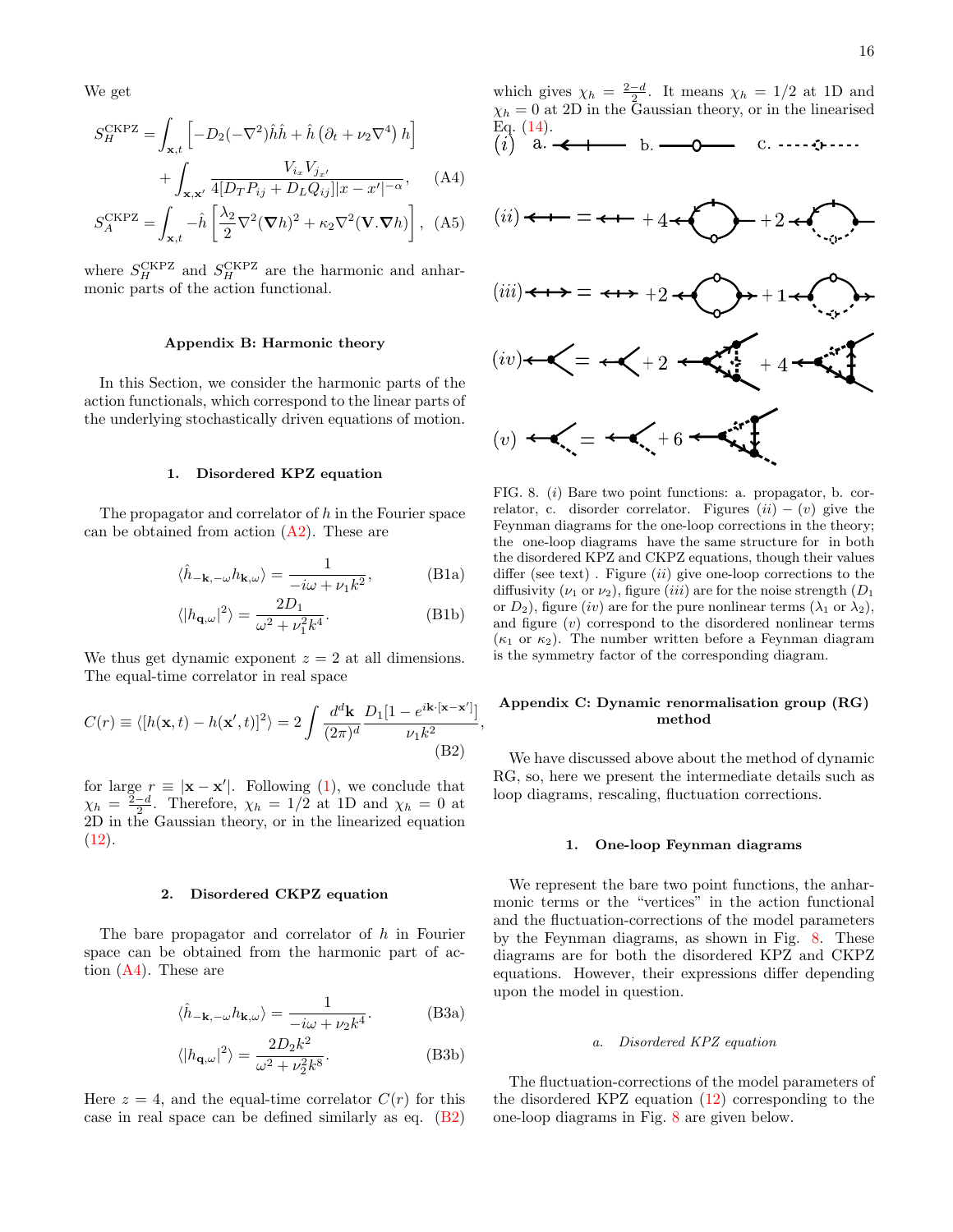<span id="page-16-1"></span>Fig. 8(*ii*): 
$$
\nu_1^{\le} = \nu_1 \left[ 1 + \frac{2 - d}{4d} \frac{\lambda_1^2 D_1}{\nu_1^3} \int_{A/b}^A \frac{d^d \mathbf{q}}{(2\pi)^d} \frac{1}{q^2} + \left\{ \frac{d - 1}{d} \frac{2\kappa_1^2 D_T}{\nu_1^2} + \frac{\mu - d}{d} \frac{\kappa_1^2 D_L}{\nu_1^2} \right\} \int_{A/b}^A \frac{d^d \mathbf{q}}{(2\pi)^d} \frac{1}{q^{2+\mu}} \right]
$$
(C1a)  
Fig. 8(*iii*) :  $D^{\le} = D_1 \left[ 1 + \frac{\lambda_1^2 D_1}{2} \int_{A}^A \frac{d^d \mathbf{q}}{dq} \frac{1}{2} + 2\kappa_1^2 D_L \int_{A}^A \frac{d^d \mathbf{q}}{dq} \frac{1}{2} \right]$  (C1b)

Fig. 8(*iii*): 
$$
D_1^{\leq} = D_1 \left[ 1 + \frac{\lambda_1 D_1}{4 \nu_1^3} \int_{A/b} \frac{d \mathbf{q}}{(2\pi)^d} \frac{1}{q^2} + \frac{2\lambda_1 D_L}{\nu_1^2} \int_{A/b} \frac{d \mathbf{q}}{(2\pi)^d} \frac{1}{q^{2+\mu}} \right].
$$
 (C1b)

$$
\text{Fig. 8}(iv): \quad \lambda_1^{\leq} = \lambda_1 \left[ 1 + \left\{ \frac{d-1}{d} \frac{2\kappa_1^2 D_T}{\nu_1^2} - \frac{2}{d} \frac{\kappa_1^2 D_L}{\nu_1^2} \right\} \int_{A/b}^A \frac{d^d \mathbf{q}}{(2\pi)^d} \frac{1}{q^{2+\mu}} \right]. \tag{C1c}
$$

Fig. 8(v): 
$$
\kappa_1^{\leq} = \kappa_1 \left[ 1 - \frac{2}{d} \frac{\kappa_1^2 D_L}{\nu_1^2} \int_{A/b}^A \frac{d^d \mathbf{q}}{(2\pi)^d} \frac{1}{q^{2+\mu}} \right].
$$
 (C1d)

#### b. Disordered CKPZ equation

The fluctuation-corrections of the parameters in the disordered CKPZ equation [\(14\)](#page-3-3) corresponding to the oneloop Feynman diagrams in Fig. [8](#page-15-6) are given below.

<span id="page-16-2"></span>Fig. 8(*ii*): 
$$
\nu_2^{\le} = \nu_2 \left[ 1 + \frac{4 - d}{4d} \frac{\lambda_2^2 D_2}{\nu_2^3} \int_{A/b}^A \frac{d^d \mathbf{q}}{(2\pi)^d} \frac{1}{q^2} + \left\{ \frac{d - 1}{d} \frac{2\kappa_2^2 D_T}{\nu_2^2} + \frac{\mu - d}{d} \frac{\kappa_2^2 D_L}{\nu_2^2} \right\} \int_{A/b}^A \frac{d^d \mathbf{q}}{(2\pi)^d} \frac{1}{q^{2+\mu}} \right] (C2a)
$$
  
Fig. 8(*iii*):  $D_2^{\le} = D_2 + \text{ subleading corrections.}$  (C2b)

$$
\text{Fig. 8}(iv): \quad \lambda_2^{\leq} = \lambda_2 \left[ 1 + \left\{ \frac{d-1}{d} \frac{2\kappa_2^2 D_T}{\nu_2^2} - \frac{2}{d} \frac{\kappa_2^2 D_L}{\nu_2^2} \right\} \int_{A/b}^A \frac{d^d \mathbf{q}}{(2\pi)^d} \frac{1}{q^{2+\mu}} \right]. \tag{C2c}
$$

Fig. 8(v): 
$$
\kappa_2^{\leq} = \kappa_2 \left[ 1 - \frac{2}{d} \frac{\kappa_2^2 D_L}{\nu_2^2} \int_{\Lambda/b}^A \frac{d^d \mathbf{q}}{(2\pi)^d} \frac{1}{q^{2+\mu}} \right].
$$
 (C2d)

## <span id="page-16-0"></span>2. Rescaling

We rescale a Fourier wavevector and frequency as  $\mathbf{k} \rightarrow$ bk and  $\omega \to b^z \omega$ , equivalently in the real space  $\mathbf{x} \to$  $\mathbf{x}/b$ ,  $t \to t/b^z$ , where z is the dynamic exponent. The fields are accordingly rescaled as

$$
h(\mathbf{k}, \omega) = \xi h(b\mathbf{k}, b^z \omega); \,\hat{h}(\mathbf{k}, \omega) = \hat{\xi}\hat{h}(b\mathbf{k}, b^z \omega). \tag{C3}
$$

Furthermore,  $V_i(\mathbf{k}, \omega) = b^{z + \frac{d}{2} + \frac{\mu}{2}} V_i(b\mathbf{k}, b^z\omega)$ , as obtained from Eq.  $(10)$ .

# a. Scaling of the parameters in the disordered KPZ equation

We set  $\xi \hat{\xi} = b^{d+2z}$  by demanding the term in action [\(A2\)](#page-14-0)  $\int d^d{\bf k}d\omega \hat{h}h\omega$  does not scale under the rescaling of wavevectors and frequencies. Accordingly the model parameters scale as given below.

$$
\nu'_1 = \nu_1^{\leq} b^{z-2}, D'_1 = D_1^{\leq} b^{z-d-2\chi_h},
$$
  
\n
$$
\lambda'_1 = \lambda_1^{\leq} b^{z-2+\chi_h}, \kappa'_1 = \kappa_1 b^{z-1+\frac{\mu}{2}-\frac{d}{2}},
$$
  
\n
$$
D'_L = D_L^{\leq} = D_L, D'_T = D_T^{\leq} = D_T.
$$
 (C4)

# b. Scaling of the parameters in the disordered CKPZ equation

We set  $\xi \hat{\xi} = b^{d+2z}$  by demanding the term in the action functional [\(A4\)](#page-15-4)  $\int d^d{\bf k}d\omega \hat{h}h\omega$  does not scale under the rescaling of wavevectors and frequencies. Accordingly the model parameters scale as given below.

$$
\nu'_2 = \nu_2^{\le} b^{z-4}, \ D'_2 = D_2^{\le} b^{z-d-2-2\chi_h},
$$
  
\n
$$
\lambda'_2 = \lambda_2^{\le} b^{z-4+\chi_h}, \ \kappa'_2 = \kappa_2 b^{z-3+\frac{\mu}{2}-\frac{d}{2}}
$$
  
\n
$$
D'_L = D_L^{\le} = D_L, \ D'_T = D_T^{\le} = D_T.
$$
 (C5)

# <span id="page-16-3"></span>Appendix D: Annealed disorder

We now briefly discuss what happens when the disorder is "annealed" instead of "quenched". This means the disorder is no longer frozen in time. At the simplest level, we model it by a time-dependent fluctuating vector field  $U(x, t)$  that has zero mean and is assumed to be Gaussian distributed. If U is interpreted as a velocity field, then this is reminiscent of the well-known passive scalar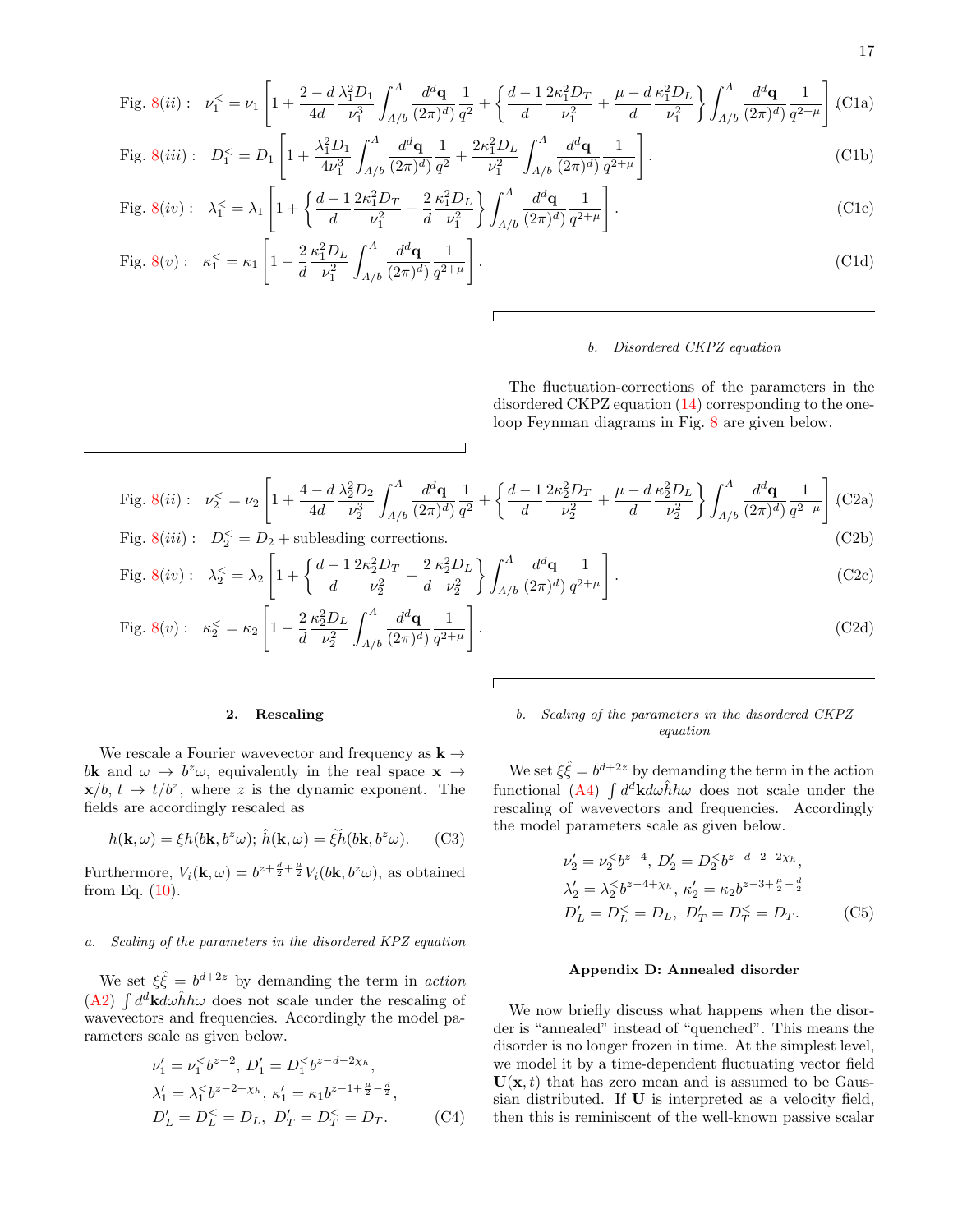turbulence problem  $[37-40]$  $[37-40]$ . The Eq. of motion of U is

$$
\frac{\partial \mathbf{U}}{\partial t} = b \nabla^2 \mathbf{U} + \mathbf{f},\tag{D1}
$$

where the noise f is zero-mean, Gaussian-distributed with a variance

$$
\langle f_i(\mathbf{k}, \omega) f_j(\mathbf{k}', \omega') \rangle
$$
  
=  $[2a_1 P_{ij} + 2a_2 Q_{ij}] k^{2-\mu} \delta^d(\mathbf{k} - \mathbf{k}') \delta(t - t').$  (D2)

Here,  $\mu = d - \alpha$ , as in the main text. Then the velocity autocorrelation function can be calculated exactly. It in Fourier space is

$$
\langle U_i(\mathbf{k}, \omega) U_j(\mathbf{k}', \omega') \rangle = \frac{2a_1 P_{ij} + 2a_2 Q_{ij}}{\omega^2 + b^2 k^4} k^{2-\mu}
$$

$$
\times \delta^d(\mathbf{k} + \mathbf{k}') \delta(\omega + \omega'), \tag{D3}
$$

where,  $a_1/b = 2\tilde{D}_T$  and  $a_2/b = 2\tilde{D}_L$ . We are interested in the large  $b$  limit, with  $\tilde{D}_L$  and  $\tilde{D}_T$  being finite. In this limit, the annealed disorder autocorrelation in real space reduces to

$$
\langle U_i(\mathbf{x},t)U_j(\mathbf{x}',t')\rangle
$$
  
= 
$$
\left[2\tilde{D}_T P_{ij} + 2\tilde{D}_L Q_{ij}\right]|\mathbf{x} - \mathbf{x}'|^{-\alpha}\delta(t-t').
$$
 (D4)

We briefly discuss the scaling properties of the disordered CKPZ equation with annealed disorder of the type defined above. The one-loop Feynman diagrams are identical to their quenched disorder counterparts. We focus on the one-loop diagrams which vanish in the absence of the annealed disorder.

Let us consider the last diagram in Fig.  $8(ii)$  $8(ii)$  that originates from the disorder coupling  $\kappa_2$  and corrects  $\nu_2$ :

$$
\int_{\mathbf{q}} \frac{(\mathbf{k} - \mathbf{q})_i (\mathbf{k} - \mathbf{q})^2 q^{2 - \mu} (2a_1 P_{ij} + 2a_2 Q_{ij})_q}{b q^2 [b q^2 + \nu_2 (\mathbf{k} - \mathbf{q})^4]}, \quad (D5)
$$

where  $\bf{k}$  is an external wavevector and  $\bf{q}$  is an internal wavevector of the one-loop diagram. Noise strength  $D_2$ receives no relevant or diverging corrections.

In Fig. [8\(](#page-15-6)iv) the triangle diagrams that originate from the disorder coupling  $\kappa$  correct  $\lambda_2$ . They are

first triangle diagram 
$$
\sim \int_{\mathbf{q}} q^6 q^{2-\mu} [2a_1 P_{im} + 2a_2 Q_{im}]
$$
  
\n
$$
[\frac{1}{bq^2[\nu_2^2 q^8 - b^2 q^4]} - \frac{1}{\nu_2 q^4 [b^2 q^4 - \nu_2 q^8]}].
$$
\n(D6)

second triangle diagram ∼

$$
\int_{\mathbf{q}} \frac{q_m q_j q^4 q^{2-\mu} [2a_1 P_{im} + 2a_2 Q_{im}]}{bq^2 [bq^2 + \nu_2 q^4]^2}.
$$
 (D7)

Similarly, the last diagram in Fig.  $8(v)$  $8(v)$ , coming from the disorder vertex, corrects  $\kappa_2$ .

<span id="page-17-4"></span>
$$
\int_{\mathbf{q}} \frac{q_m q_j q^4 q^{2-\mu} [2a_1 P_{im} + 2a_2 Q_{im}]}{bq^2 [bq^2 + \nu_2 q^4]^2}.
$$
 (D8)

All the expressions of different one-loop diagrams given in  $(D5)$ , $(D6)$ , $(D7)$ , $(D8)$  are infrared divergent if  $b \ll \nu_2q^2$ is satisfied. In fact, these corrections are same as in  $(C2)$ . However, these diagrams give subleading corrections to the parameters in the opposite limit  $b \gg \nu_2 q^2$ .

As the high wavevector modes are being eliminated starting from  $k = \Lambda$ , the upper waveveector curoff, there can be two situations: either  $\nu_2 k^2$  dominates over b over a substantial range of (i.e., intermediate values of) wavevectors just below  $\Lambda$ , or b dominates over  $\nu_2 k^2$  in the same wavevector region. Noting that with  $\nu_2$  gaining positive corrections but  $b$  gets none, there can be two distinct possibilities.

(I) It is possible that as one eliminates the higher wavevector modes, *before b* starts dominating, long enough RG time is spent, and the annealed-disordered CKPZ equation is renormalised. In this case, The corrections of parameters and corresponding flow equations are same as equations of [\(37\)](#page-8-0). Therefore the result is identical to quenched disordered CKPZ equation. In this case, for even lower wavevector regimes with  $b \gg \nu_2 k^2$ , there are no new relevant fluctuation corrections to the model parameters. Hence, the same universality as the quenched disordered CKPZ equation ensues, with a continuously varying parameter  $\tilde{\gamma} \equiv \tilde{D}_T / \tilde{D}_L$  parametrising the universality class.

<span id="page-17-2"></span><span id="page-17-1"></span>(II) In the opposite case, not enough RG time is available to make  $\nu_2$  substantially renormalise, making b dominate over  $\nu_2 k^2$  for low enough k. In this case, further more elimination from the disorder-dependent diagrams do not produce any relevant corrections to the parameters. However, the fluctuation corrections from the pure CKPZ nonlinear terms still survive, ultimately giving the scaling exponents of the pure CKPZ equation. In this case, naturally, there are no  $\tilde{\gamma}$ -dependence of the scaling exponents.

<span id="page-17-0"></span>[1] U. C. Täuber, V. K. Akkineni, and J. E. Santos, "Effects of violating detailed balance on critical dynamics," [Phys.](http://dx.doi.org/ 10.1103/PhysRevLett.88.045702)

<span id="page-17-3"></span>Rev. Lett. 88[, 045702 \(2002\).](http://dx.doi.org/ 10.1103/PhysRevLett.88.045702)